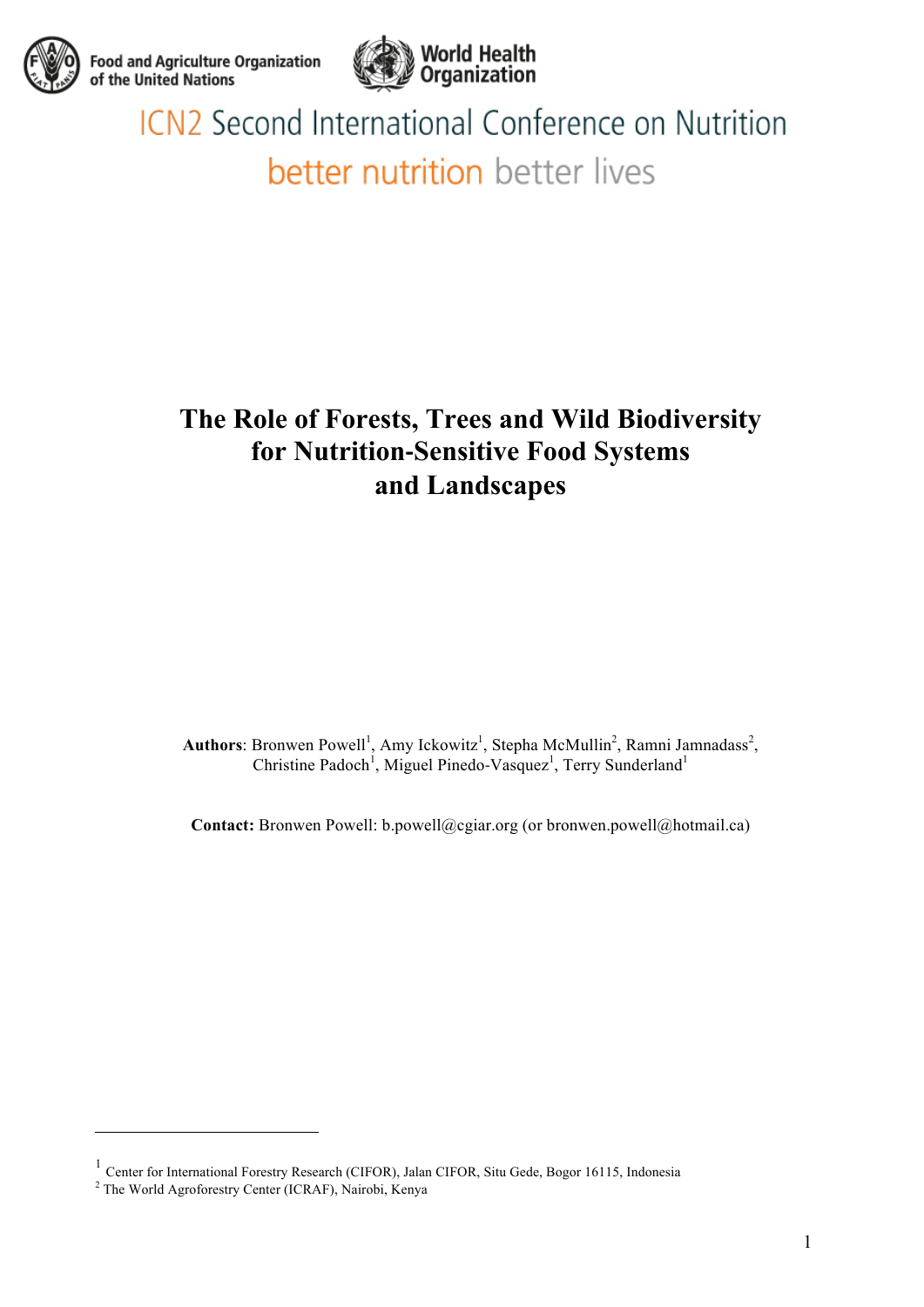The designations employed and the presentation of material in this publication do not imply the expression of any opinion whatsoever on the part of the Food and Agriculture Organization of the United Nations (FAO) or of the World Health Organization (WHO) concerning the legal status of any country, territory, city or area or of its authorities, or concerning the delimitation of its frontiers or boundaries. Dotted lines on maps represent approximate border lines for which there may not yet be full agreement. The mention of specific companies or products of manufacturers, whether or not these have been patented, does not imply that these are or have been endorsed or recommended by FAO or WHO in preference to others of a similar nature that are not mentioned. Errors and omissions excepted, the names of proprietary products are distinguished by initial capital letters. All reasonable precautions have been taken by FAO and WHO to verify the information contained in this publication. However, the published material is being distributed without warranty of any kind, either expressed or implied. The responsibility for the interpretation and use of the material lies with the reader. In no event shall FAO and WHO be liable for damages arising from its use.

The views expressed herein are those of the authors and do not necessarily represent those of FAO or WHO.

#### © FAO and WHO, 2013

FAO and WHO encourage the use, reproduction and dissemination of material in this information product. Except where otherwise indicated, material may be copied, downloaded and printed for private study, research and teaching purposes, provided that appropriate acknowledgement of FAO and WHO as the source and copyright holder is given and that FAO and WHO's endorsement of users' views, products or services is not implied in any way.

All requests for translation and adaptation rights, and for resale and other commercial use rights should be made via www.fao.org/contact-us/licence-request or addressed to copyright@fao.org.

FAO information products are available on the FAO website (www.fao.org/publications) and can be purchased through publications-sales@fao.org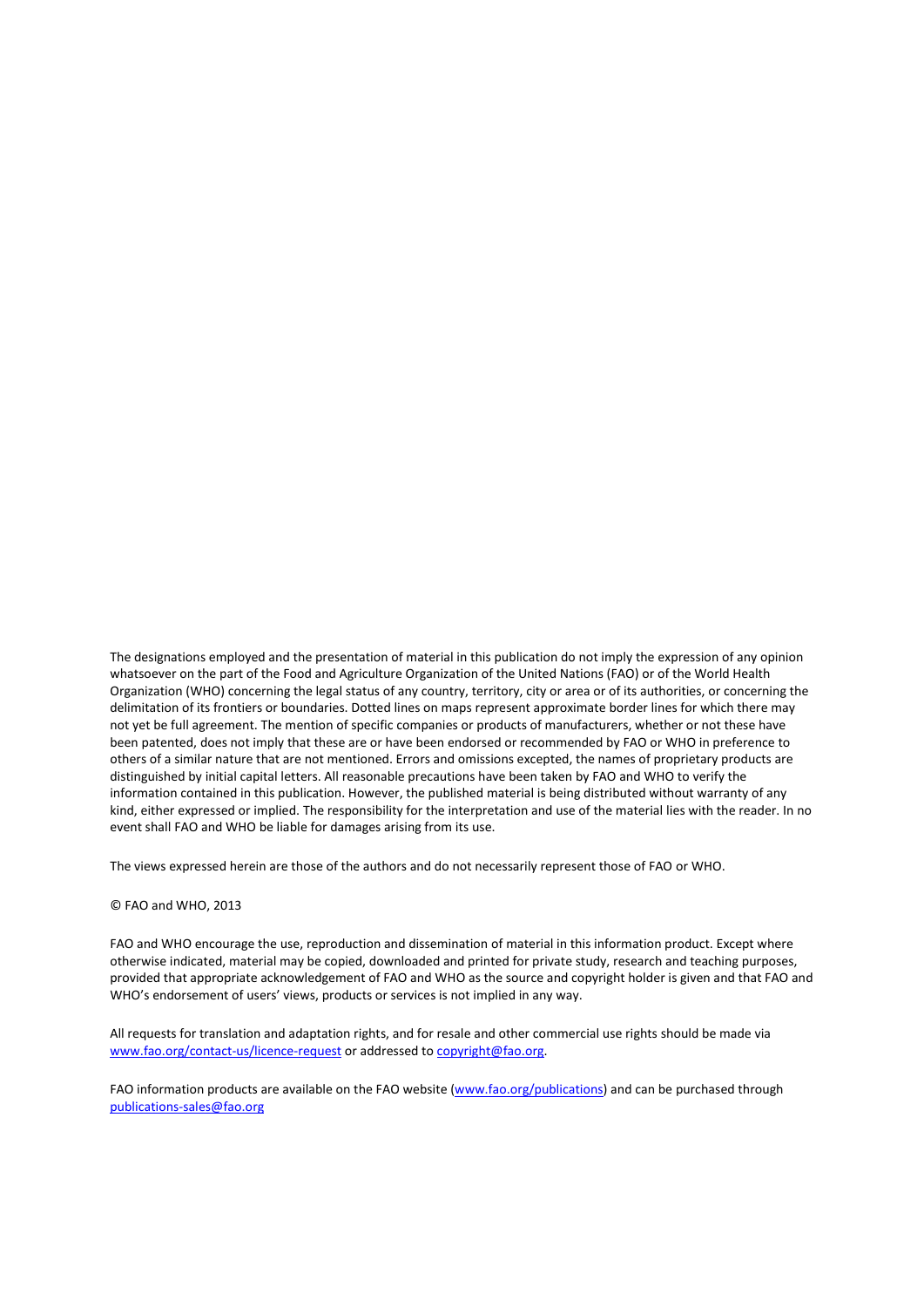# **Abstract**

Many contend that in order to overcome the world's nutrition problems, nutrition must become a crosscutting issue, with concrete commitment and attention from a wide range of disciplines. From this assertion has grown the promotion of nutrition-sensitive approaches to economic growth, development, agriculture and food systems (nutrition-specific interventions target malnutrition directly, whereas nutrition-sensitive interventions target the causes of malnutrition by integrating nutrition into policies and programs in diverse sectors). There have been repeated calls for the international community to prioritize identification ways to leverage agriculture (and agricultural landscapes) to enhance nutrition (and health). Land use change is an often overlooked driver of change in diets, nutrition and food security, especially for rural communities. The synergies between food systems approaches to food security and nutrition and landscape approaches to integrated biodiversity and forest conservation should be explored and built on.

Forests and trees support food security and nutrition in a number of ways. Forests and wild biodiversity provide nutritionally important foods (including fruits, vegetables, bush meat, fish and insects), that contribute to the diversity and nutritional quality of diets of people living in heterogeneous landscapes. Forests and trees provide fuelwood, an essential and often overlooked component of the food systems in rural areas across the globe. Forests and tree products make invaluable contributions to the income of people living in and around them, often providing the only means of accessing the cash economy, thus enabling access to nutritious foods through purchasing. Forests also sustain resilience: forest products are often consumed more frequently in times of food scarcity and can provide livelihood safety nets. When they reach markets, forest and tree products can contribute to the nutrition-sensitivity of global food systems (approximately 53% of the fruit available for consumption globally is produced by trees), especially when market chains are supported and developed in a nutrition-sensitive manner. Biodiversity, forests and trees outside forests also provide an array of ecosystem services essential for the sustainability and nutriton-senstivity of agricultural systems (e.g. pollination, water provisioning, genetic resources). A better understanding of the importance of these relationships, and the spatial scales at which they function, is needed to ensure they are not overlooked in policy and practice.

The importance of forests and trees in agricultural systems and the nutritional importance of forest and tree foods highlight their role in both the sustainability and nutrition-sensitivity of food systems. To achieve goals for reductions in global malnutrition it will be essential to ensure that nutrition becomes a cross-cutting issue: a priority not only in the field of health, development, education and agriculture, but for those also working in forestry and conservation.

**Key Words:** Agricultural systems, landscapes, dietary diversity, nutrient-dense, ecosystem services, fruits and vegetables, animal source foods, fuelwood, traditional food systems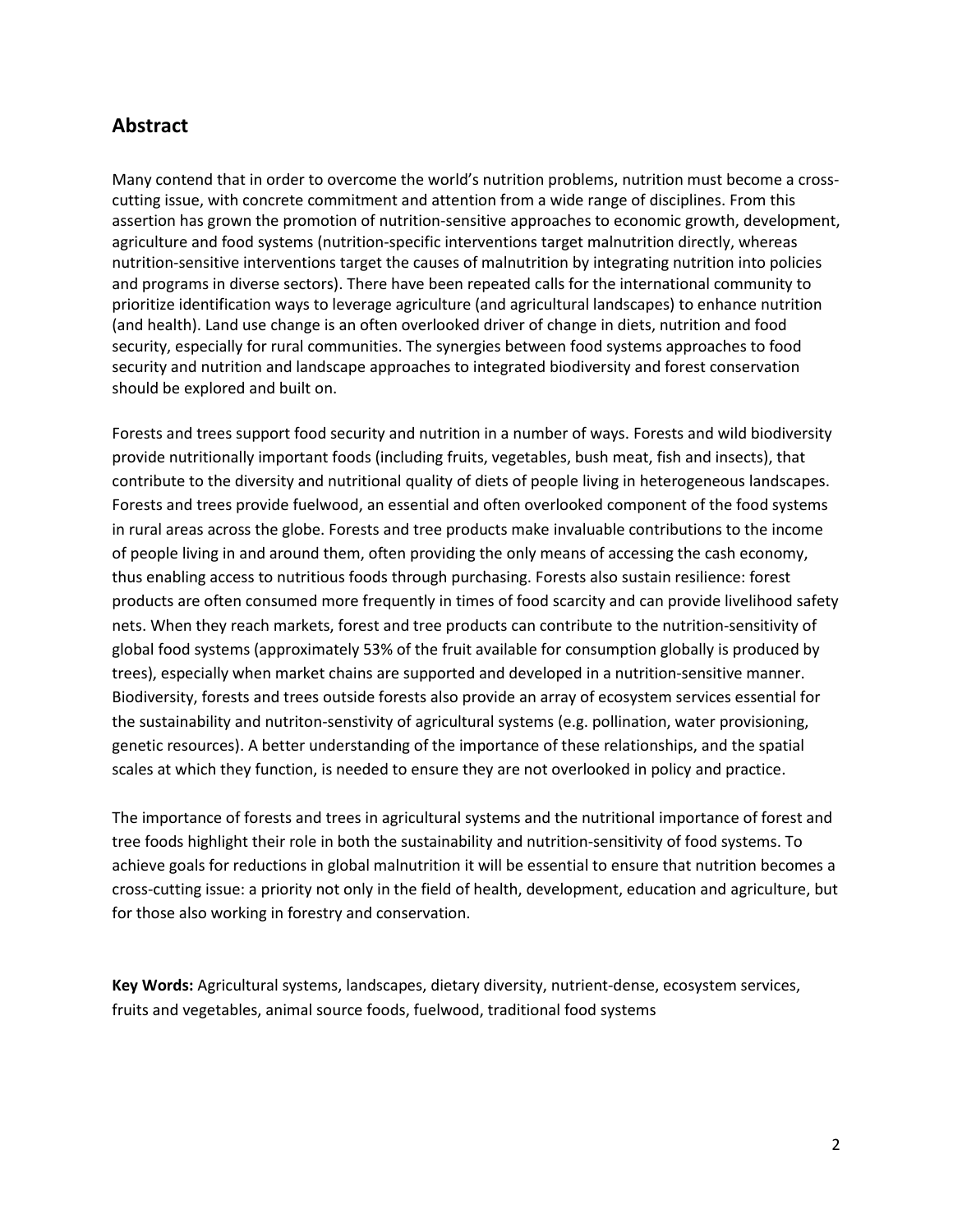# **1. Introduction**

### **1.1 Breaking down silos to improve nutrition: A place at the table for forestry and conservation**

Experts contend that in order to overcome the world's nutrition problems, nutrition must become a cross-cutting issue (Pinstrup-Andersen 2009; Swaminathan 2012). Nutrition-specific interventions, that target malnutrition directly, will not be sufficient alone to achieve sustainable improvements: the causes of malnutrition must also be targeted. Concrete commitment and actions to address the drivers of nutrition are needed across disciplines and sectors (agriculture, nutrition, health, education, etc.). Nutrition-sensitive approaches, policies and interventions are now promoted in economic growth, development, agriculture and food systems (Pinstrup-Andersen 2013; Thompson and Amoroso 2013). The FAO defines *nutrition-sensitive agriculture* as "Agriculture that effectively and explicitly incorporates nutrition objectives, concerns, and considerations to achieve food and nutrition security (FAO/AGN)" (Thompson and Amoroso 2013). Pinstrup-Andersen (2013) gives the Green Revolution as an example of an agriculture policy and intervention that was not nutrition-sensitive. He notes that the Green Revolution failed to reduce rates of micronutrient deficiency and that the decreased price of wheat and rice relative to prices for other foods such as fruits and vegetables that resulted may have contributed to the global dietary and nutrition transition.

Because successful sustainable improvements in nutrition require complex, system wide changes in food production, consumption, and related health (Allen and Gillespie 2001; Berti, Krasevec and Fitzgerald 2004; Herforth 2010b; Tontisirin, Nantel and Bhattacharjee 2002; Underwood and Smitasiri 1999), overcoming malnutrition will require conscious and sustained efforts from the health and agricultural sectors, as well as those in diverse fields including forestry, conservation, economics, development and education (Herforth 2010a; Herforth 2010b; Powell 2012). Calls to break down disciplinary silos in order to overcome global malnutrition are increasing, including in the popular press<sup>1</sup>. However, in order to achieve positive change we must ensure that nutrition is a cross-cutting issue: a priority not only in the field of health, development, education and agriculture, but for those working in forestry and conservation as well. The debate around nutrition-sensitive food systems has to date, not identified forestry and conservation as a sector where nutrition-integration and nutrition-sensitive approaches need to be a priority (so far sectors identified as needing nutrition-sensitive approaches included: agriculture, education, health, livestock, fisheries, development, social welfare, water and hygiene) (UN-SCN 2013).

 $\overline{\phantom{a}}$  $1$  e.g. Klaus Kraemer, director of Sight and Life, piece "We can't address food security without addressing nutrition security." The Economics Group, December 13th 2012*,* Accessed Jan 4th, 2012 - http://www.managementthinking.org) and Lawrence Haddad's "Let's make malnutrition visible", BBC News Magazine, 29 November 2012 (Accessed Jan  $7<sup>th</sup>$ , 213: http://www.bbc.co.uk)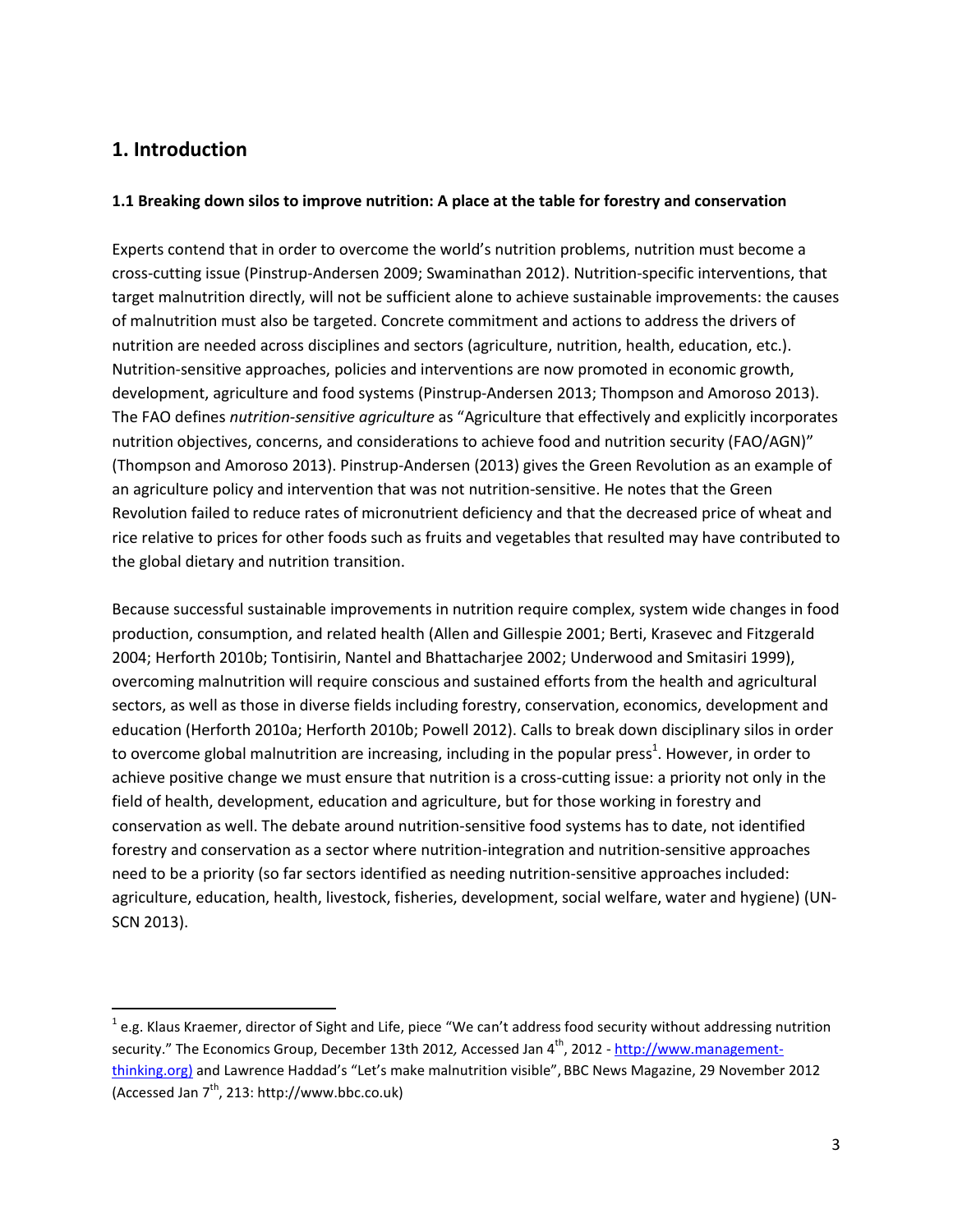It is widely acknowledged, forests, trees on farms and biodiversity are essential for the sustainability of food and agricultural systems; even large-scale monoculture agricultural systems in developed countries are dependent on distant forests and biodiversity for ecosystem services such as water regulation, and genetic material for future breeding and innovation (Millennium Ecosystem Assessment 2005). For rural people in many developing countries, biodiverse agriculture ecosystems are simultaneously necessary for sustainably achieving improved nutrition, and play an essential role in biodiversity conservation, as has been highlighted within the global policy priorities such as the Convention on Biological Diversity, COP 8 decision viii/23: "Agricultural biodiversity, cross-cutting initiative on biodiversity for food and nutrition" (CBD 2006). Diverse systems are also more resilient to economic shocks and less vulnerable to extreme climatic events. However, despite the increasing emphasis of the importance of resilience and sustainability in agricultural and food systems, and the integral role of biodiversity, there remains little coverage of forests and conservation in food security and nutrition discourse (Vinceti et al. 2013) – despite the fact that conservation goals and priorities have historically had significant influence over land use planning and policy. Likewise, although those working in forestry and conservation have long sought win-win options for forest conservation and local people's livelihoods, there has historically been little attention to the impact of forests and forest policy on food security and nutrition. However there is growing enthusiasm for the enhanced integration of conservation, agriculture and development efforts, sought though integrated landscape approaches, providing a paradigm into which nutrition and food security goals can be incorporated (Arnold et al. 2011; Chazdon et al. 2009; Cunningham, Scherr and McNeely 2002; Sayer 2009; Sayer et al. 2013). Landscapes must be managed not only to balance productivity and biodiversity conservation, but to enhance nutrition-sensitivity. Significant progress cannot be expected until nutrition is a collective responsibility – including for those involved in largescale land use planning and conservation (Powell 2012; Sayer et al. 2013).

#### **1.2 The Landscape Approach: Making room for Nutrition in Forest and Biodiversity Conservation**

Some health experts have long noted that it is not practical nor efficient to address human health and ecosystem health in isolation: co-management of systems and landscapes that simultaneously influence human health and the environment is essential (Lebel 2003). Around 30% of the earth's surface is covered by forests (FAO 2011); forests thus have a profound role in the broader landscapes in which many agricultural systems exist. International meetings in 2012 (the Convention on Biological Diversity COP 11 in Hyderabad, the Climate Change COP 18 in Doha) saw increased attention to landscape approaches to conservation and land use management policy - an approach which has long been promoted by those seeking to account for the needs of forest peoples in forest conservation research and policy (Arnold et al. 2011; Chazdon et al. 2009; Cunningham, Scherr and McNeely 2002; Sayer 2009; Sayer et al. 2007; Sayer et al. 2013). The landscape approach seeks a more holistic approach to landscape management and has the potential to allow for the incorporation of evolving knowledge on how to make agricultural landscapes and food systems more nutrition-sensitive and nutritionally resilient.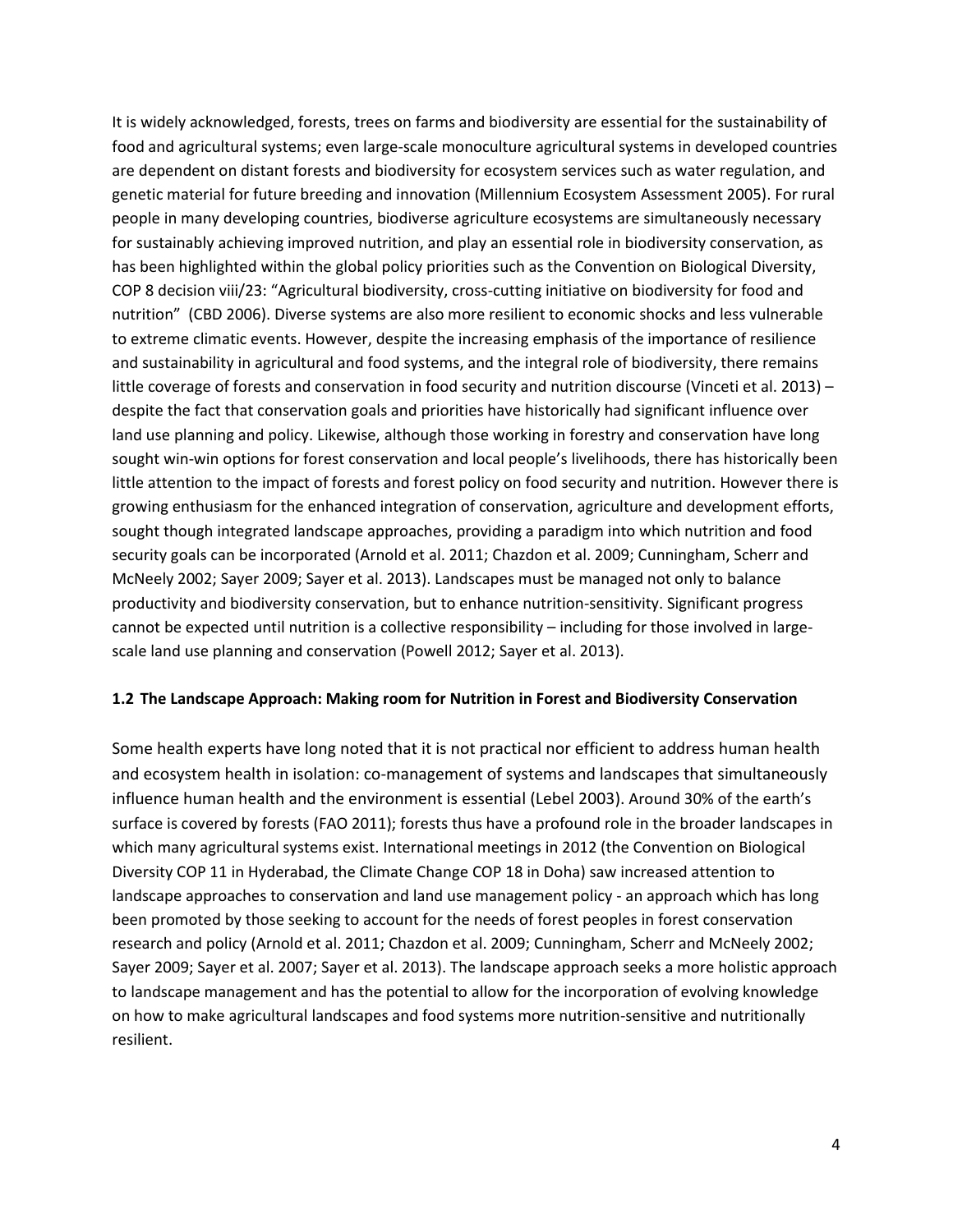In this paper we examine the contribution of forests and trees to the nutrition-sensitivity of food and agricultural systems. Although the widely accepted definition of forests: "Forests are lands of more than 0.5 hectares, with a tree canopy cover of more than 10 percent, which are not primarily under agricultural or urban land use" (FAO 1998, FRA 2000), specifies areas of at least 0.5 ha, this paper examines the contributions of large areas of unbroken forests, to small patches of forest remnants on farms, fallow areas with trees, to agroforestry systems and the nutrition-sensitivity of food and agricultural systems.

### **1.2 Overview: Forests, Trees and Wild Biodiversity and their Contribution to Nutrition**

As a central part of the wider landscape in which many communities secure their livelihoods, forests and trees contribute food systems and nutrition of local people in many important ways:

- Wild foods from forests and agricultural land with tree cover can make important contributions to dietary diversity, often increase the nutrient density of local diets and are of central social and cultural importance in many traditional / indigenous food systems.
- Although they may be less central to the production of energy rich staple foods, forests and tree-based agricultural systems contribute to the provisioning of under-consumed food groups essential for a nutritionally balanced diet (such as nutrient-dense fruits and vegetables and nuts).
- Agricultural systems that include significant forest or fallow within the landscape can provide sustainable sources of meat, in the form of bush-meat: the main supply of animal source food for many people in developing countries (especially in the Congo and Amazon basins).
- Traditional foods both wild and cultivated, obtained from forested landscapes and traditional agricultural systems that include significant tree cover are often lower in energy (calories), fat and refined sugar and higher in fibre and micronutrients, compared to imported and modern food items which tend to be more processed and higher in energy (calories), fat and sugar. Because of this, the maintenance of traditional foods in food systems may help to mitigate a transition to diets high in processed and important foods
- Forests and trees also provide fuelwood and other forms of energy (e.g. charcoal). Wood is remains an essential component of many local food systems: cooking is needed to make many foods palatable and safe. Fuelwood is rarely considered adequately in agricultural and food security policy, planning and programming.
- Economic growth is recognized as an essential factor contributing to the reduce global malnutrition. Forests and trees provide income for local people and in some cases can provide for the only cash income of households. Adequate income make possible the purchase of diverse and nutritious and foods.
- Forests and trees products provide safety nets in times of crisis: when crops fail, food prices fluctuate, or livelihood strategies are challenged by political, economic and environmental shocks, local people often turn to forest resources to supplement both diet and income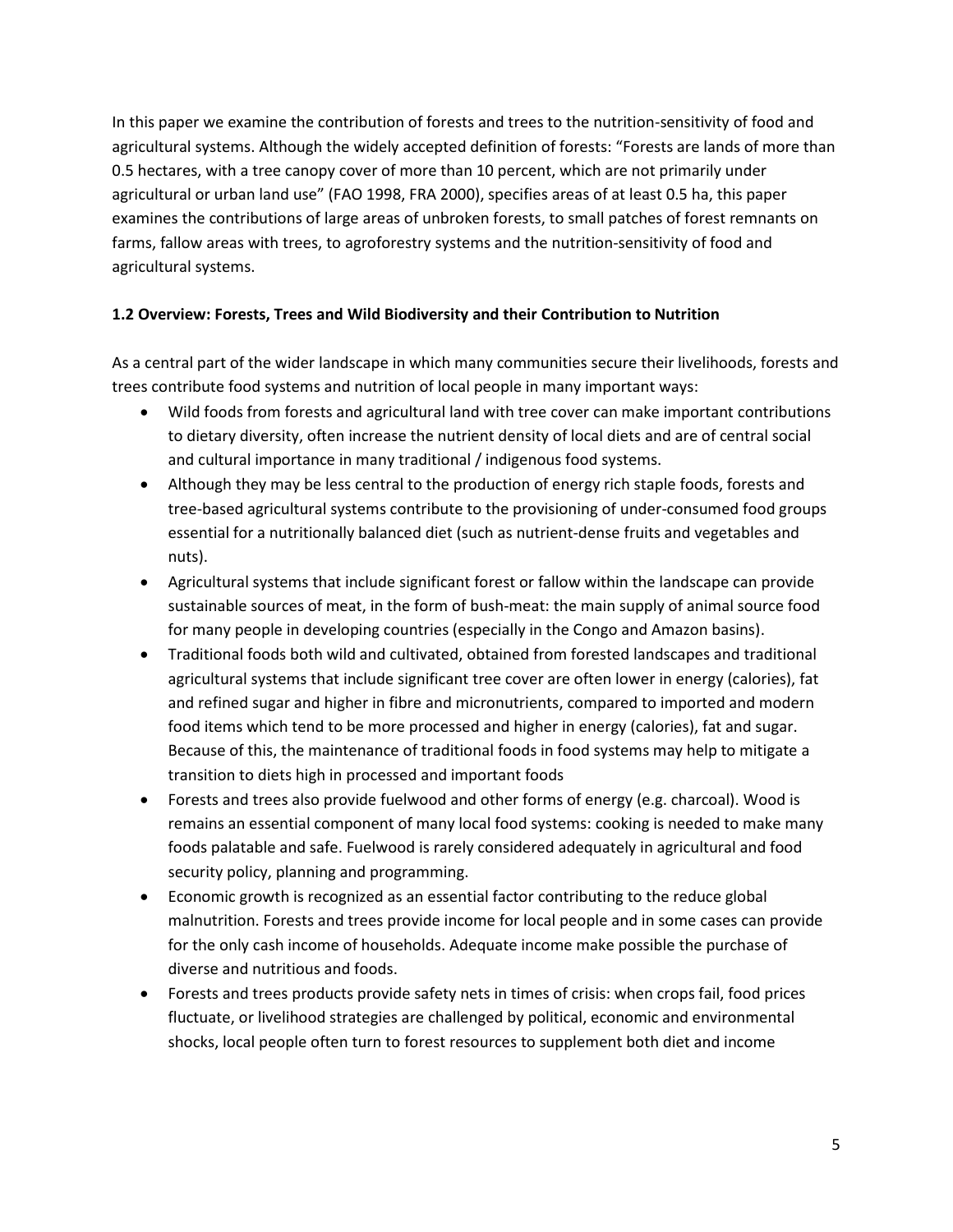Forests and trees also contribute to food security and nutrition of people living in areas that are distant from forests:

- Forests provide the Ecosystem Services essential for the sustainability of global agriculture; their role is often tacitly acknowledged, but rarely incorporated into agriculture and food security policy
- The loss of ecosystem services can have both short and long term impacts on nutrition:
	- $\circ$  The loss of pollination services could have immediate negative implications, with potentially greater impact on the most nutritionally important foods (e.g. fruits and vegetables)
	- $\circ$  The loss of genetic resources maintained in local varieties of different agricultural systems and crop-wild-relatives in wild and less managed parts of the landscape has significant repercussions for the success of bio-fortification, now widely promoted for the reduction of micronutrient deficiencies
	- $\circ$  Soil fertility can be enhanced through integrated systems that include planted trees. Fodder trees for livestock keeping can simultaneously enhance soil fertility and increase the availability of diary and meat for local consumption
	- o Water provisioning services provided by trees and forests are essential for agricultural production and food security in general. Moreover, clean drinking water contributes to reduced malnutrition through the inter-relationships between nutrition and infection
- As forests and agroforests are important for the production of under-consumed and nutritionally important food groups such as fruits and vegetables, the maintenance of these forms of agriculture within the landscape will be essential to ensure a sustainable, nutritionally balanced global food system. Nutrition-sensitive food systems need to ensure availability, accessibility and use of nutrient-dense foods and dietary diversity. It will also be essential to ensure that the market chains for nutritionally important tree and forest products are developed so that such products can reach distant consumers while remaining affordable for everyone (including improving methods of storage, preservation and transportation, market chain development).

# **2. Forests for Wild Food, Diet and Nutrition of Local People**

Forest peoples are herein defined as any people living in or near a landscape with tree cover or forest (with a focus on developing countries). Using this definition, most forest people in the world today are small-scale farmers; practicing swidden agriculture, agroforestry or more intensive and more permanent forms of small-scale agriculture. Although some forest peoples may have been traditionally huntergatherers it is unlikely that any group remains wholly dependent on forest resources today – all engage in some form of agriculture or trade (Bailey et al. 1989; Colfer 2008; Mercader 2002).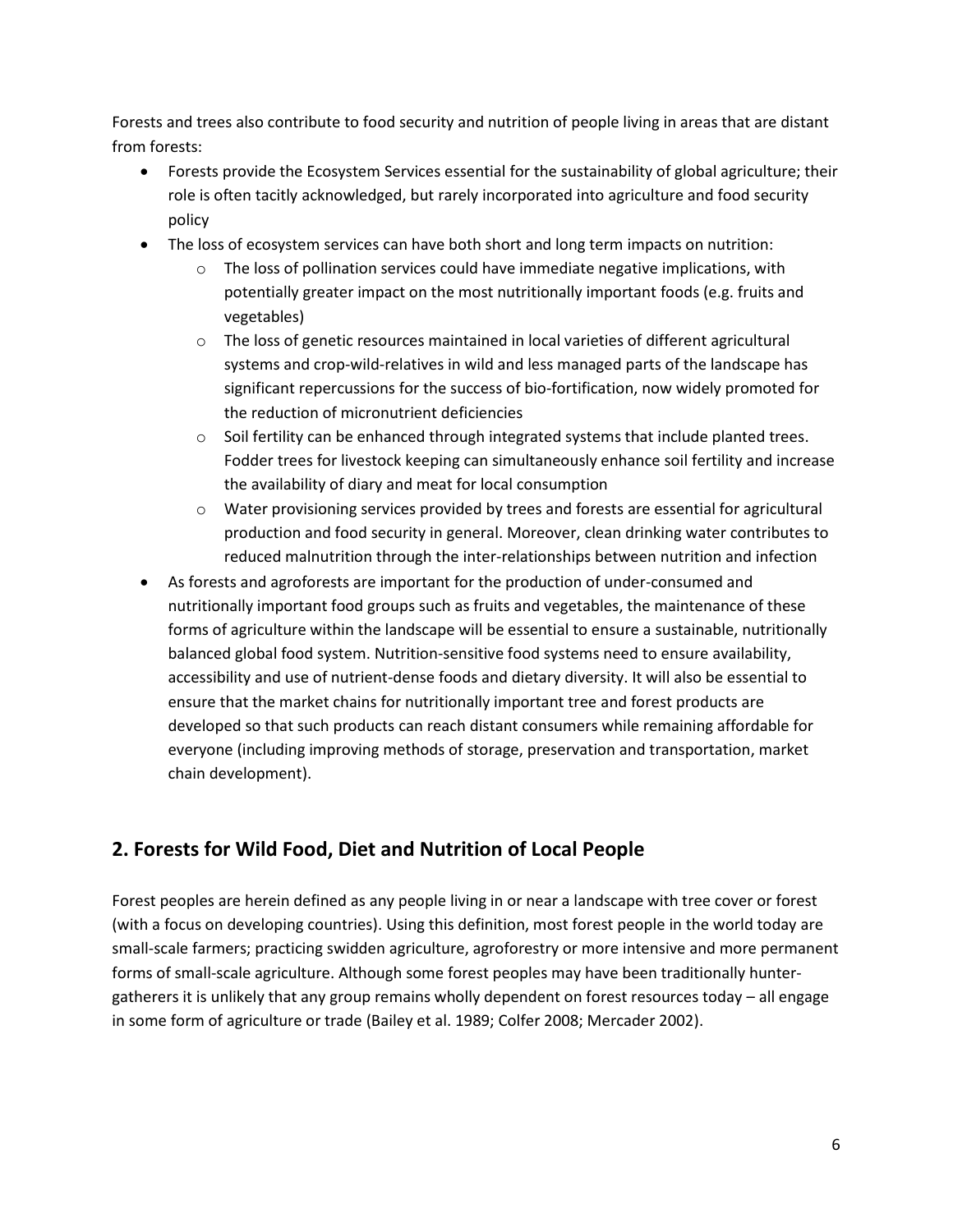#### **2.1 Biodiversity, Wild foods and Tree cover for Dietary Diversity**

Dietary diversity has been linked to nutrient intake, adequacy and status, and has been suggested to be an important pathway through which biodiversity contributes to human nutrition (Johns and Sthapit 2004; Powell 2012). The importance of crop and agricultural diversity for dietary diversity, micronutrient intake, and food system sustainability is increasingly recognized (Ekesa, Walingo and Abukutsa-Onyango 2008; Frison, Cherfas and Hodgkin 2011; Herforth 2010b; Johns and Sthapit 2004; Torheim et al. 2004); however, the contributions of forests, trees and uncultivated biodiversity that exist within and adjacent to agricultural systems have often been overlooked.

Recent work from the East Usambara Mountains, Tanzania showed a positive association between dietary diversity and tree cover within a landscape mosaic of farms and forests (Powell 2012). A forthcoming paper by Ickowitz et al. (under review, 2013) finds that, after controlling for confounders (such as distance to market, road density, etc) children's dietary diversity increases with tree cover for the majority of the population across 21 African countries.

#### **2.2 Wild and Forest Foods for more Nutrient Dense Local Diets**

Malnutrition and hunger are not simply a result of inadequate quantities of food, the type of foods that the diet is composed of is equally, if not greater importance (Swaminathan 2012). Micronutrient deficiencies are often called "hidden hunger" and can result in sever and lifelong health issues, increased mortality rates and physical and cognitive impairment. Under many traditional food subsistence strategies, agricultural activities focus on the production of staple crops (high in energy, i.e. calories, but not necessarily nutrient-dense), with less effort spent on the cultivation of side dish and other foods such as vegetables, fish, and meat, as well as fruit. These nutrient-dense non-staple food are often harvested from wild, managed natural regeneration or semi-domesticated sources. Reviews highlight that wild foods are ubiquitously and habitually used by rural populations around the world, in both hunter-gather and agricultural communities (Bharucha and Pretty 2010; Penafiel et al. 2011; Scoones and Bishop 1994). Further work from anthropology (on the Optimal Foraging Theory) has also highlighted the dual importance of cultivated staples and non-cultivated complementary foods in the diets of many traditional societies (Johnson and Behrens 1982; Rappaport 1968; Smith 1979).

The potential contributions of wild plant foods to nutrition and nutrient intake have been highlighted (Bharucha and Pretty 2010; Fleuret 1979; Grivetti and Ogle 2000; Scoones and Bishop 1994). Fruits, vegetables and animal source foods are the types of foods that most often come from wild, uncultivated or semi-domesticated sources; these types of foods almost always have high nutrient density (Powell et al. in press; Vinceti, Eyzaguirre and Johns 2008). Recent work from the East Usambara Mountains (Tanzania) showed that wild foods were used by virtually all informants but contributed only 2% of total energy in the diet; however, they contributed 31% of vitamin A (RAE), 20% of vitamin C and almost 20% of iron consumed (Powell et al. in press). In the same study sample, the use of wild food from the forest (used less frequently than wild foods from across the diverse landscape) was positively associated with better dietary quality for children (Powell, Hall and Johns 2011). In Gabon, Blaney et al. (2009) found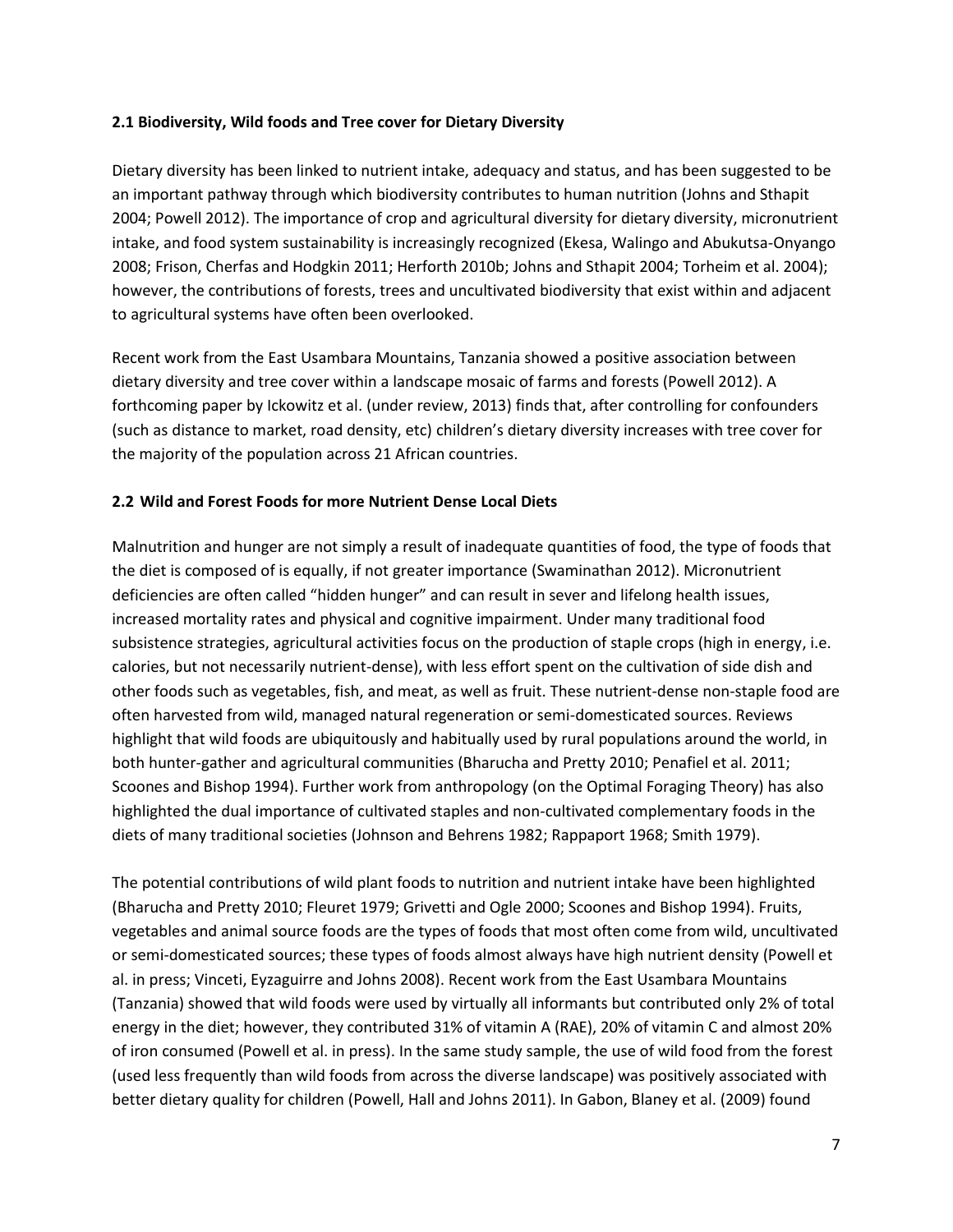that use of natural resource (i.e. wild plant and animal foods), was associated with dietary nutrient adequacy in children (over 2 years of age) and adolescence. In DRC, those individuals who had consumed wild plant foods had consumed more fruits, fibre, vitamin A and calcium than those who had not (Termote et al. 2012).

#### **2.3 Forests and Tree Cover for Fruit and Vegetable Consumption**

Vegetables and fruit are particularly important components of food systems: ensuring nutrient-dense diets and therefore increasing the likelihood of adequate micronutrient intake without contributing the increased risk of obesity. Fruits and vegetables intake is associated with wide range of health benefits (Slavin and Lloyd 2012; WHO and FAO 2004) and widely under-consumed (Ruel, Minot and Smith 2005). For example, in Sub Saharan Africa consumption of fruits and vegetables extremely low: with an average daily intake of 36g in East Africa, 70g in Sothern Africa, 90g in West and Central Africa (Ruel, Minot and Smith 2005).

In the East Usambara Mountains, the quantity of vegetable consumed by children was positively correlated with nutrient intake, adequacy and density of their diets. The study identified 38 species of traditional vegetables, of which 63.2% of which were wild species. Traditional vegetables contributed 35% of vitamin A (RAEs), 26% of iron, 23% of calcium and 20% of vitamin C consumed (Powell et al. 2012); similar contributions of wild vegetables to micronutrient intake have been reported in Vietnam (Ogle, Hung and Tuyet 2001). The data from this Tanzanian case study also showed that in the dry season (when vegetable consumption was lowest) the amount of tree cover within 1.5 and 2km radii from the home was associated with enhanced vegetable consumption (Powell et al. 2012). A forthcoming paper finds that children's fruit and vegetable use increases with tree cover for the majority of the population (Ickowitz, Powell and Sunderland 2013). In the few contexts where wild vegetables are less prominent in rural people's diets such as the Amazon (daSilva and Begossi 2009; Katz et al. 2012), wild fruit and animal source foods are of even greater importance for micronutrient intake.

Admittedly, the consumption of fruits and vegetables in many contexts (especially developed countries) is largely bound by consumer choice and behavior, with complex social, cultural and psychological drivers. However, recently the environmental and structural determinants of healthy choices have been increasingly emphasized (it is no longer acceptable to foist full responsibility for health choices on vulnerable populations who have limited control over their food environments - the impact of tobacco control policies, targeting structural change, on smoking rates has shown that it is not all just a matter of consumer choice). A recent paper in *Science*, suggests that rather than fighting to change conscious behavior, interventions targeting more automatic process may be more effective (Marteau, Hollands and Fletcher 2012), for example making healthier diet choices more accessible than less health ones. Forests and trees within the landscape may be essential for the maintenance of easy access to fruit and vegetables for local people. Tree diversity is particularly important for year-round access to fruits which are highly seasonal (Vinceti et al. 2013). If combined with appropriate, locally adapted and culturally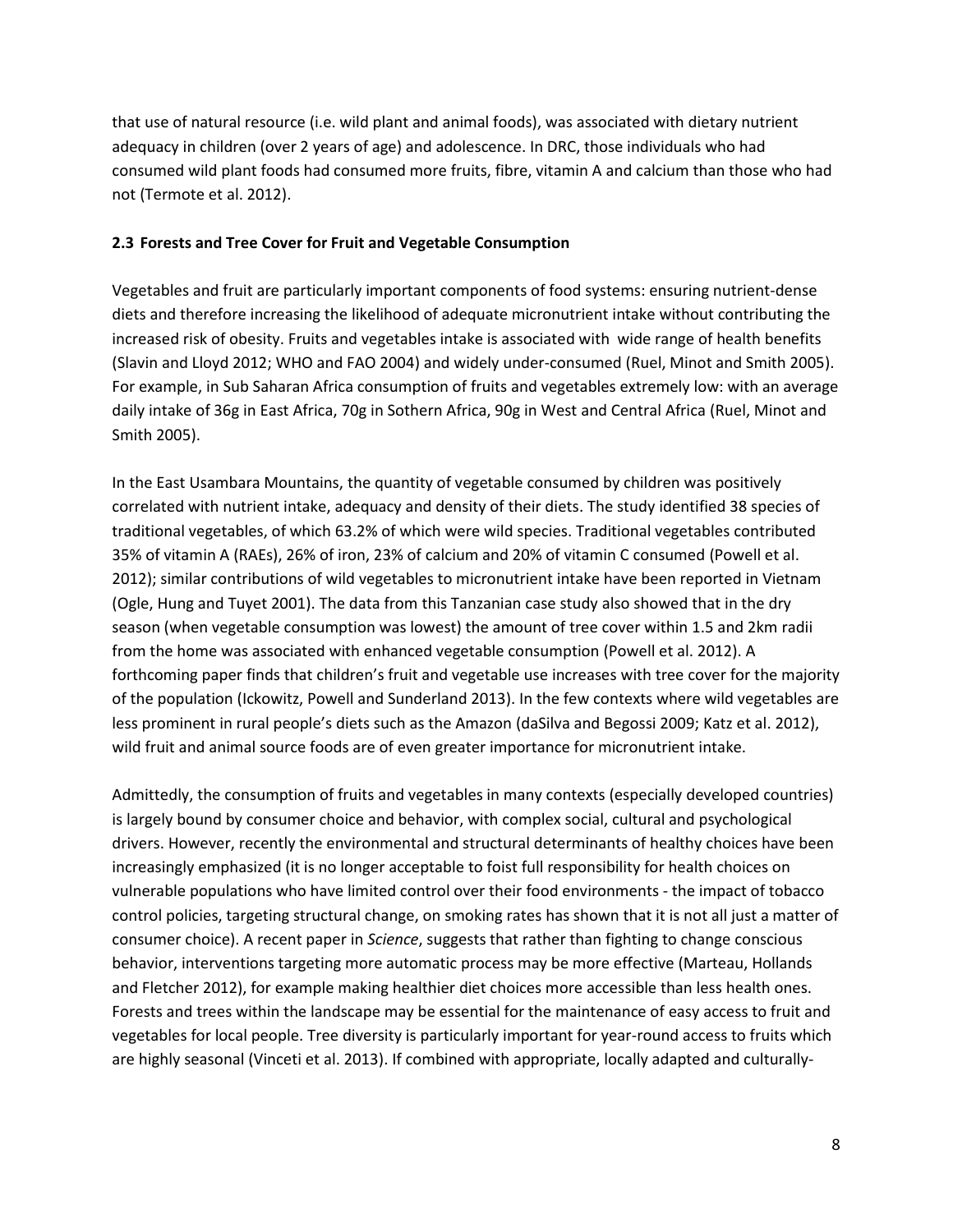sensitive public health messages<sup>2</sup> that highlighting the importance of fruit and vegetable consumption, maintenance of forests and trees within agricultural systems could be a powerful means for ensuring healthy dietary choices in rural farming communities.

### **2.4 Bushmeat and Animal Source Foods**

 $\overline{a}$ 

The nutritional importance of animal source foods (ASF) is widely acknowledged. ASFs are especially important for micronutrient deficient young children, whose growth and cognitive development, and thus life-long potential, can be improved though sufficient ASF consumption (Murphy and Allen 2003). In many rural settings, especially in areas with significant forest cover, bush meat provides much of the ASF consumed (Fa, Currie and Meeuwig 2003; Nasi et al. 2008). "In rural areas of the Congo Basin, five to six million tonnes of bush meat are harvested each year and account for up to 80 percent of the fats and proteins consumed by local communities" (Nasi, Taber and Vliet 2011). Data from Madagascar have shown that the loss of access to wild bush-meat would result in a 29% increase in the number of children with anemia (Golden et al. 2011).

In western Panama, agricultural areas within a forested landscapes, were found to be an equally important source of bush meat as natural forests (Smith 2005). The study described how each different land use (fallows, fields, shifting cultivation, and forests) make a unique contribution to the access to different species of bushmeat: highlighting the importance of integrated landscape approaches for both research and conservation. In many contexts hunting is pursued both as a source of meat and to reduce pest damage to agricultural crops (Powell et al. 2010) and thus has a dynamic role in local food and agricultural systems. Sustainability is an important aspect of the role of wild ASF in nutrition and nutrition-sensitive food systems, especially in the face of population growth (at least for mammal and bird species) (Nasi et al. 2008; Powell, Hall and Johns 2011). While the populations of many species plummet under even moderate hunting pressure, some smaller species have been found to be more resilient, although in high human population-density contexts all hunting may be unsustainable (Arnold 2008; Nasi et al. 2008; Nielsen 2006; van Vliet et al. 2010).

In rice-based aquatic agricultural systems, wild biodiversity is an important source of wild foods such as fish, crustaceans and insects which can improve the nutritional content of the food system (Halwart 2006). The role of fish in nutrition and micronutrient supply is well established (Kawarazuka and Béné 2011). In areas where fish are an important source of ASFs, forests—especially mangroves—support the healthy aquatic ecosystems necessary to maintain fish stocks. In many topical forests, fish (most often procured from local rivers) represent the main ASF in the diet (in the Amazon (daSilva and Begossi 2009), in Laos (Powell et al. 2010)). In Rio Negro (the Brazilian Amazon) da Silva and Begossi (2009) found that fish (caught in flooded forests and forest rivers) accounted for 70% of the animal protein in

 $2$  Social marketing has seen success when applied to other health messages (seatbelt wearing, condom use, iron supplementation and has significant potential of the promotion of traditional fruits and vegetables given their inherent cultural value.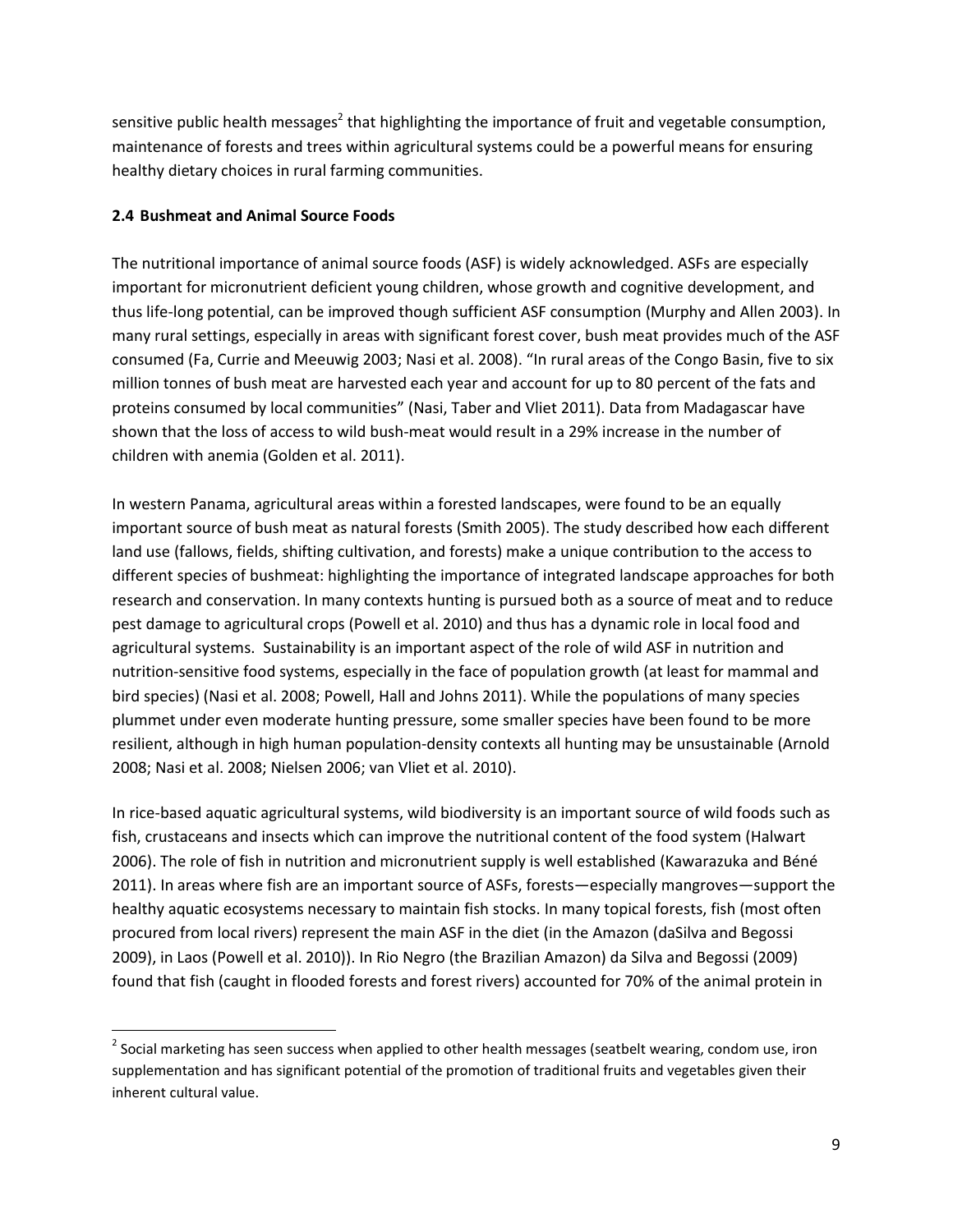the diet, not including other aquatic species such as turtles which were also important in certain seasons.

The nutritional importance of forest insects has also recently (re)gained attention, highlighted in work by the FAO (FAO 2013). Many forests are managed by local people to enhance the supply of edible insects (Johnson 2010). For example, sago palms (*Metroxylon* spp.) are managed in forest-agriculture landscape mosaics in Papua New Guinea and eastern Indonesia to support grub production (Mercer 1997). Although based on limited nutrient composition analyses, the potential nutritional quality of insects is promising (Schabel 2010). Caterpillars are reported to be rich in vitamin B6 and avian brood rich in vitamin D (Schabel 2010), understudied nutrients that could otherwise be deficient in diets lacking other ASFs.

## **2.5 Social and Cultural importance of Traditional Foods and Local Food Systems**

Local, or what are sometimes called "traditional", food systems include culturally important and locally available foods, the technologies needed to obtain, process and prepare those foods, and the associated social and cultural characteristics, beliefs and practices, including traditional knowledge (Kuhnlein and Receveur 1996). Traditional food systems are defined by both the natural and social, economic and cultural contexts in which they occur (Kuhnlein 2009); in forest areas, forests are a central aspect of traditional food systems. Food is a central part of individual, social and cultural identity: "Food makes the eater: it is therefore natural that the eater should try to make himself by eating", or in anthropologist Levi-Strauss's words "A society's cookery is the language into which it translates its structure" (Fischler 1988: 282). These social and cultural characteristics of food traditional food systems, contribute to the social, cultural, emotional, mental and spiritual aspects of well-being (Kuhnlein 2009; Kuhnlein and Receveur 1996).

Although income has been linked to improved food security and higher micronutrient intake at multiple scales (FAO 2012), the process of transitioning from traditional diets to diets with more purchased foods has been found to have quite negative impacts on the nutritional quality of diets and indigenous people's health (Dounias and Froment 2006; Dounias et al. 2007; Kuhnlein 2009; Kuhnlein and Receveur 1996). Dietary transitions away from local, unprocessed foods towards more processed foods, higher in refined sugar, salt and fat and lifestyle transitions associated with urbanization and decreasing physical activity are linked to a nutrition transition and increasing rates of obesity, and associated epidemiological transition and climbing rates of chronic nutrition-related diseases such as diabetes mellitus type II (Popkin 2001; Popkin 2004). In many contexts, obesity rates are climbing while micronutrient deficiency rates remain unimproved leading to a double burden of nutrition (Doak et al. 2005). The maintained use of healthy traditional food from forests and traditional agricultural systems may help to mitigate these transitions.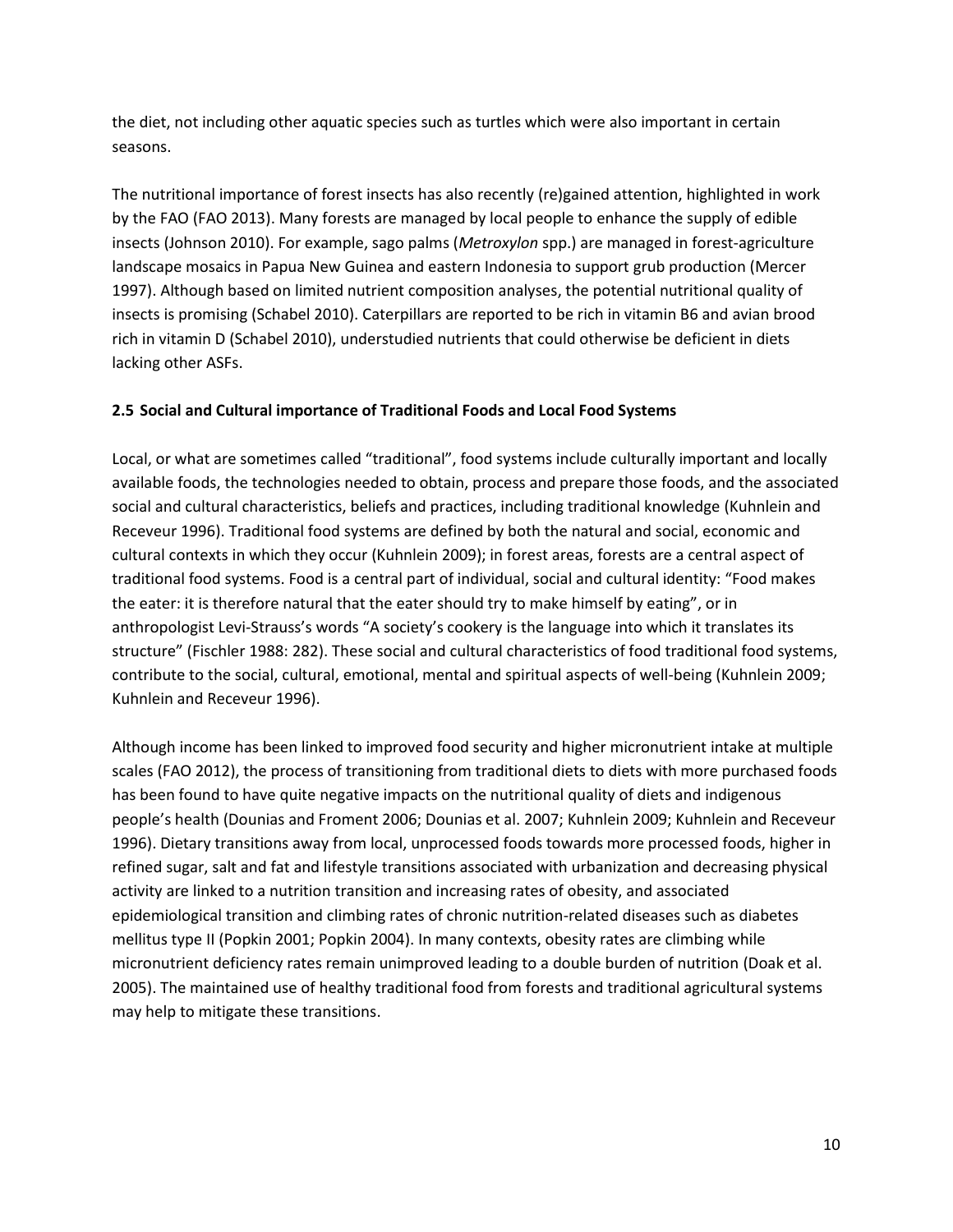# **3. Fuelwood: an Essential Component of most Rural Food Systems**

Over two billion people depend on fuelwood for their energy needs, particularly those in developing countries. In Africa fuelwood is often the only available and affordable source of energy and accounts for almost 90 percent of primary energy consumption (FAO 2010). Fuelwood is needed to cook foods that, in some cases, would otherwise be inedible or unpalatable. Fuelwood scarcity can affect cooking practices and dietary choices; it can result in skipping meals; and avoidance of foods which are particularly fuel demanding (Brouwer et al. 1996; Brouwer, Hoorweg and Van Liere 1997; Wan, Colfer and Powell 2011). Issues of fuelwood access and use, must be included in agricultural systems and planning – poor access to cooking fuel can mean that household resources, in terms of either time or money, are spent to procure fuel rather than healthy and nutritious food. Fuelwood scarcity can exacerbate gendered imbalances in workloads, leaving women with less time for child care, less time to engage in productive and income generating activities and exposing them to health risks (Wan, Colfer and Powell 2011). Careful attention to the species of fuelwood available (from farms, agroforests and forests) will help ensure access to those that are more efficient, produce less smoke, produce less toxic smoke thereby not only reducing the amount of work needed to collect fuelwood but decreasing the risk respiratory tract infection for those involved in cooking (Wan, Colfer and Powell 2011).

## **4. Forests and Trees for Income Generation**

There is strong evidence that as national incomes increase, rates of undernutrition fall. Income is clearly an important factor contributing to falling global rates of undernutrition (FAO 2012). Increases in income has the potential to enhance access, through purchase, to a wide range of health foods. However, economic growth has been called a "double-edged sword", because while undernutrition rates decline, overnutrition and obesity rates almost always increase (Ruel and Alderman 2013). Economic growth needs to be guided towards investment in policies that work: it needs to be nutrition-sensitive (Ruel and Alderman 2013; Thompson and Amoroso 2013). Forest income contributes about 1/5<sup>th</sup> of the income of rural households in developing countries (data from a sample of about 8000 households from 24 developing countries across Asia, Africa, and Latin America) (Angelsen et al. forthcoming). Forest incomes can be diverse, including: the sale of firewood, charcoal, timber, crafts and tree products such as fruits, oils, nuts, medicines, vegetables, employment in forest related industry such as timber, and the sale of agricultural produce produced under agroforestry systems (coffee, cacao, rubber, etc). Agroforestry have been shown to make important contributions to farmer's income and well-being across a diverse range of settings (Garrity 2006; Thorlakson and Neufeldt 2012; Verchot et al. 2007). Jamnadass and colleagues (2011) note that in Africa, domestic markets for fruit are predicted to grow rapidly in the next two decades with increasing urbanization and as economies grow and provide local consumers more income to spend on fruit. The potential incomes for African farmers provided through supply for domestic markets for fruit is in the order of hundreds of millions of US Dollars annually. They also note that in order for local farmers to benefit from these expanding markets, many bottle-necks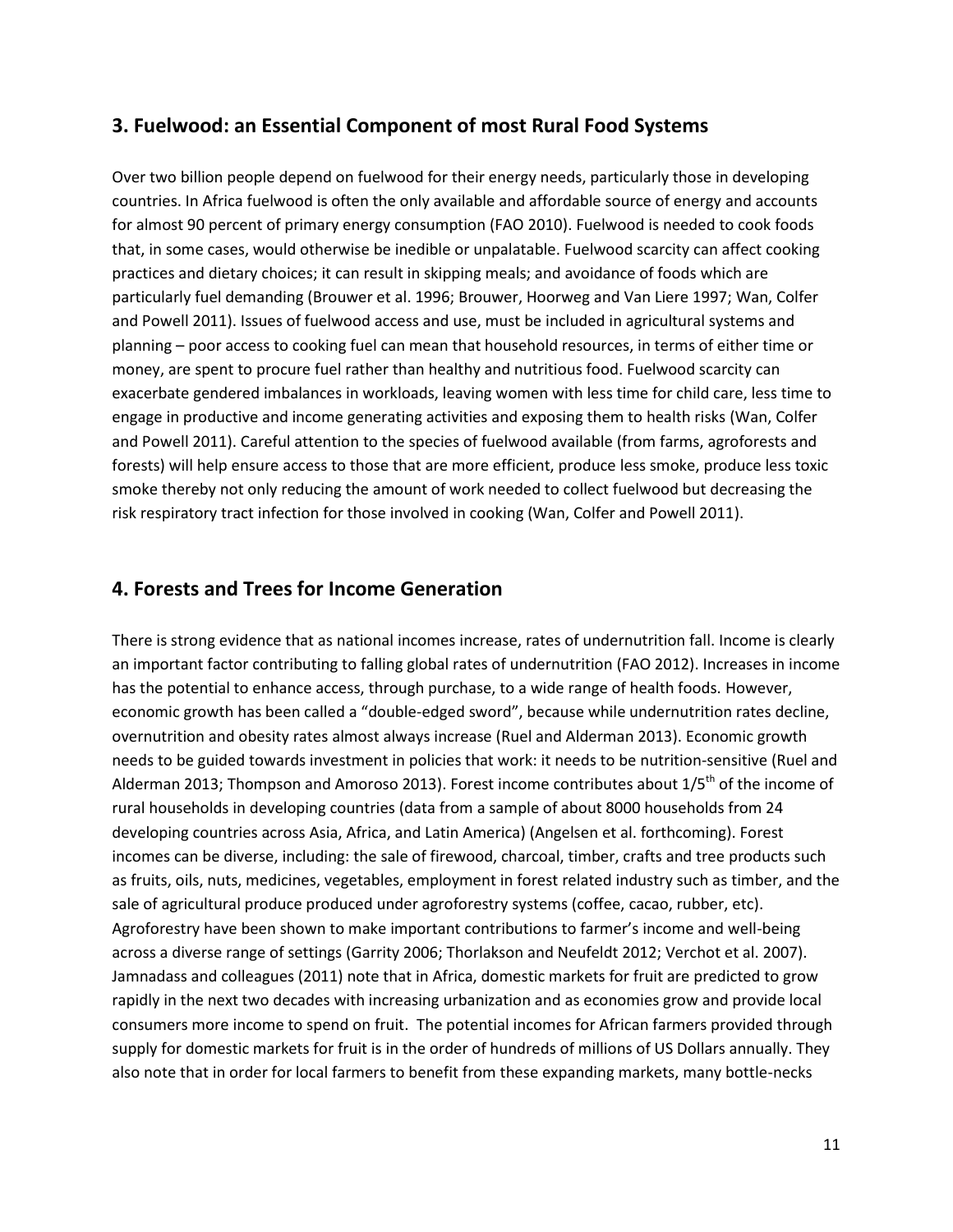need to be addressed, including improving market value chains to bring greater benefits to producers is needed.

Not enough is understood about how income from forests is used, including if it can translate into improved food and nutrition. In some indigenous and remote populations, increases in income has been associated with dietary and nutrition transitions associated in increased rates of obesity (Ibarra et al. 2011). Health and nutrition policy and other structural and environmental determinates may be stronger determinates of health and nutrition outcomes than income (Black and Macinko 2008; Glanz et al. 2005; Ickowitz 2011). Whether forest income is associated with increased expenditure on nutritious foods, may be linked to gender equality in access to and benefit from forest income (Holding 2013). Research has shown that women spend money under their control differently than do men: with women tending to spend more on food and health (Blumberg 1988; Hoddinott and Haddad 1991; Kabeer 2003; Katz 1994). In Guatemala, increases in women's income from the introduction of nontraditional export crops, such as broccoli and snow peas, had twice the impact on food expenditure than increases in men's income (Katz 1994). In addition, children from homes where women earned a larger percentage of the family income had better nutritional status (Engle 1993). The importance of ensuring that forest and tree related economic development translate into improved nutrition is especially pertinent in the current context of increasing commoditization of forest through payment for environmental services (PES) schemes such as REDD+. It is essential that we ensure that forest related economic development is nutrition-sensitive.

# **5. Forests, trees and biodiversity for nutritional resilience**

Biodiversity from across the agricultural system landscape (including forests) is important for the nutritional resilience of local people in the face of social, economic and environmental change. Forests and trees on farms may be particularly important to poor people in developing countries for coping with *cyclical* and *transitory* shortages (seasonal variation, drought, illness and other external shocks) (Arnold 2008). Indigenous tree species are particularly adapted to local climates and often more resilient in the face to local climatic extremes.

## **5.1 Wild foods in times of crisis: "famine foods"**

The 'safety-net' function of wild food has been noted previously (Colfer 2008; Humphry et al. 1993). In Niger, 83% of informants reported increased reliance on wild foods during drought (Humphry et al. 1993). In the East Usambara Mountains (Tanzania), wild foods were consumed more frequently in the wet (food insecure season) than the dry (Powell et al. in press). Moreno-Black and Somnasang (2000) reported higher wild food usage in Thailand in the dry season (when wild foods were less available) but food insecurity is highest. All these findings suggest that wild and forest foods are important as a source of resilience in the food system.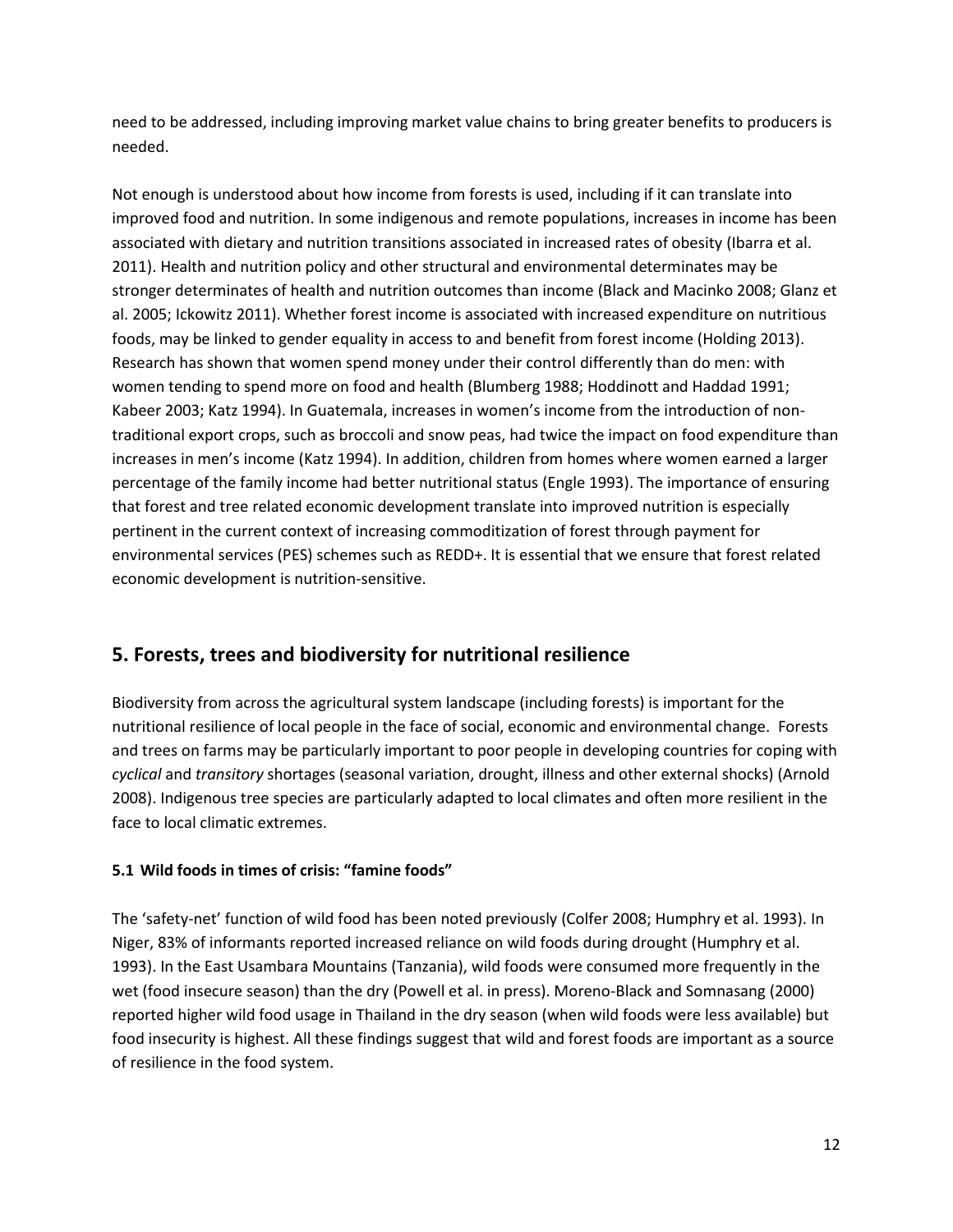#### **5.2 Agroforests and Agrobiodiversity for Nutritional Resilience**

Agroforestry, the integration of trees with annual crop cultivation, livestock production and /or other farm activities, is a series of land management approaches practiced by more than 1.2 billion people worldwide (Garrity 2004). Agroforestry systems may range from open parkland type assemblages to dense tropical-rainforests-like tree gardens, with different levels of human management of the various components. Based on a geospatial analysis of remote sensing derived global datasets, Zomer *et al*. (2009) estimated that 560 million people, including many small-scale farmers in the tropics, live in farm landscapes that have more than 10% tree cover. The cultivation and management of trees by smallholders in agroforestry systems can provide a variety of products, some of which enter local, national and international markets, while others meet subsistence needs. Challenges that agroforestry can help address include: the limited agricultural productivity of staple crops due to soil fertility depletion; the loss of biodiversity through forest cutting and degradation; anthropogenic climate change resulting in global warming and increasingly variable weather conditions and extreme weather events; restricted fuel availability meaning poor communities do not have access to their energy needs for proper development; and the poor dietary intake in poor communities (Snelder and Lasco 2008).

The diversity and ubiquity of products and services provided from agroforests, and the diverse pathways by which they impact on peoples' lives, provides substantial resilience for local farmers (e.g. (Shackleton et al. 2007; Shackleton, Delang and Angelsen 2011)). For example**,** In Indonesia diverse rubber agroforests, though less profitable than mono-specific plantations under normal circumstances, provided livelihood security when the prices of rubber decreased in the international market in late 2008 by offering an alternative source of income from secondary products (e.g. fruit) (Feintrenie, Chong and Levang 2010; Feintrenie and Levang 2009). Exotic and indigenous fruits can provide an emergency food during the hunger periods in the agricultural cycle. A study in Malawi, Mozambique and Zambia revealed that 26-50% of rural households relied on indigenous fruits as a coping strategy during critical seasonal hunger period which usually lasts for three to four months per year (Akinnifesi et al. 2004). Studies in Zimbabwe revealed that improvements in tree yield and earlier fruiting of certain fruits created incentives for farmers to cultivate indigenous fruits on their farms (Mithöfer and Waibel 2003). The same authors reported that the household's vulnerability to hunger and poverty can be reduced by 33% during the critical period that occurs between August through March. The studies revealed further that households used indigenous fruits to diversify their diets and income, particularly in the critical time when income is generally low, and when agricultural labour demands are high (Mithofer 2005). Diverse 'Fruit tree portfolios', combinations of species that fruit in different months, provide important nutrients throughout the year, including at times when micronutrient intake are lowest (Akinnifesi, Leakey and Ajayi 2008; Fukushima et al. 2010; Vinceti et al. 2013).

Homegardens are a common agroforestry system that include tall trees intercropped with shrubs and annual crops in close proximity to homesteads. Because of the high diversity of plant species that exist in many homegardens they can provide many products and services, often with relatively low labour, cash or other external inputs (Kehlenbeck, Arifin and Maass 2007). Food products from homegardens often compliment staple crops from fields and, due to the close proximity to the home, provide easy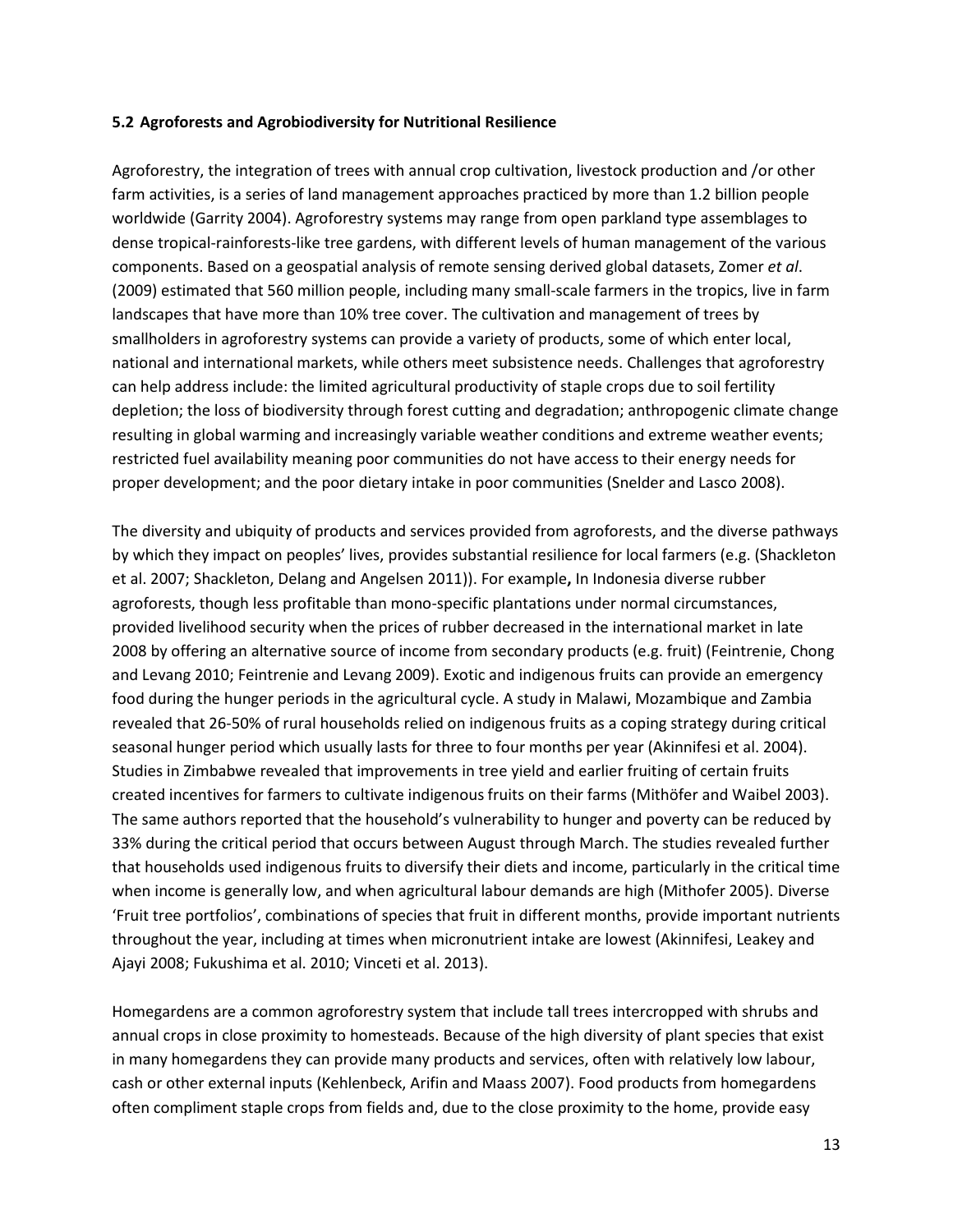access to nutritionally important foods. Both the presences of a homegarden, and the diversity of homegardens, have been linked to improved nutrition and nutrient intake (Eyzaguirre and Linares 2010; Jones et al. 2005; Tontisirin, Nantel and Bhattacharjee 2002). Homegardens fulfill not only important nutritional and ecological, but also many social and cultural functions as well.

# **6. Forests and Trees for Ecosystem Services**

The Millennium Ecosystem Assessment (MEA) (2005) laid out a diverse set of Ecosystem Services provided by biodiversity (such as soil, nutrient, water regulation, pollination, genetic resources, etc.). With tropical forests being the home to much of the world's biodiversity, they are important providers of these services on a global scale. While all of the ecosystem services listed in the MEA have important repercussions for human health, the loss of some would have significant impacts on the ability of agricultural systems to provide nutritious diets at both local and global scales.

Gallai et al. (2009) report that vegetables and fruits are the leading crop categories dependant on insect pollination services. The majority to the global supply of vitamin C, vitamin A (RAEs), calcium and much of the folic acid comes from animal / insect pollinated crops (Eilers et al. 2011). Findings by Ickowitz et al. (2013) and Powell (2012) linking tree cover to greater fruit and vegetable consumption may be due to the fact that local people are consuming fruits and vegetables from trees, but could also be due to the ecosystem services that trees and forests within agricultural systems provide. Areas with greater tree cover could also be providing microclimates that support the growth of both wild and cultivated vegetables, thus supporting greater availability of vegetables, with a particular seasonal effect.

Local varieties of crops and crop-wild-relatives maintained in biodiverse agricultural systems and forests represent significant store of genetic resources. The manipulation of tree and other species through selective management by humans over several millennia has likely enhanced many desirable genetic traits found in useful tree species around the world. The impact of the loss of these resources may not be immediate but could be potentially severe; reducing the global capacity for bio-fortification to contribute to reductions in micronutrient malnutrition around the world, as well as the potential for plant breeding to produce new crop varieties needed for agricultural systems to adapt to global climate change. Biodiversity holds the genetic material needed for future innovation and adaptation (Frison, Cherfas and Hodgkin 2011; Hajjar, Jarvis and Gemmill-Herren 2008; Toledo and Burlingame 2006).

Trees in forested and farm landscapes can also play an important part in maintenance of soil fertility. Without major efforts to reverse current unfavourable trends in agricultural productivity, the prospects for meeting staple crop demand in many parts of the tropics are bleak due to a rapid decline in soil fertility. Planted trees also reduce erosion and soil runoff. Integrated soil fertility practices using agroforestry have been shown to increase crop yields substantially. One of the most common practices is using fodder trees to support animals needed for the production of manure (often through zerograzing techniques). Livestock keeping simultaneously provides manure needed to enhance soil fertility and milk and meat for human consumption and therefore the nutrition-sensitivity of the food system.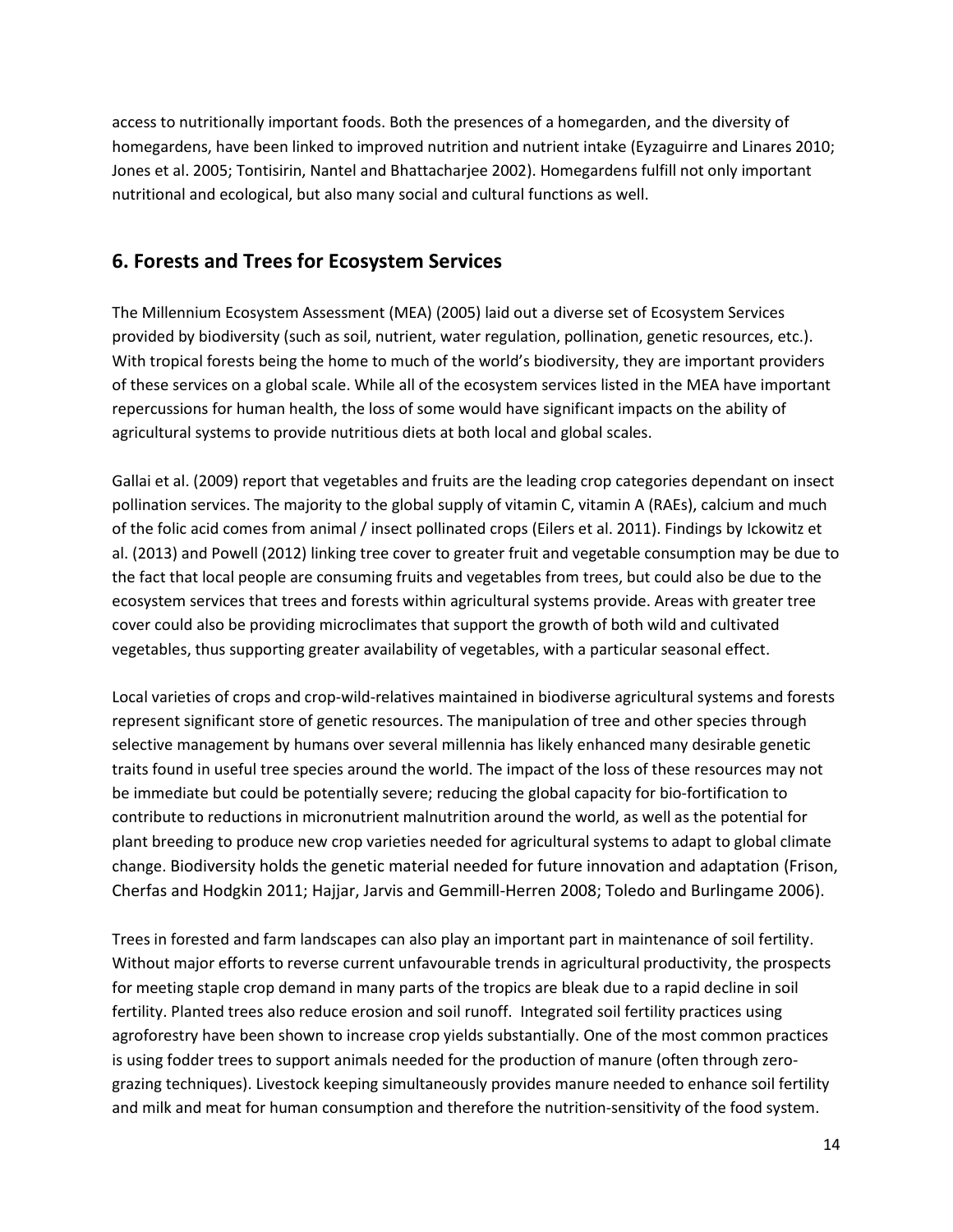The repercussions of the loss of water services are less specific to nutrient-dense foods, but can have significant implications for agricultural productivity in general and therefore staple food availability and income (Hajjar, Jarvis and Gemmill-Herren 2008; Jackson, Pascual and Hodgkin 2007). However the importance of water provisioning services from forests for nutrition become apparent in the context of the well-established links between nutrition and infection (Semba and Bloem 2008). For example there are important links between vitamin A and infection (including diarrhoea, and intestinal parasites), iron and infection (particularly malaria), zinc and immunity and the impact of intestinal parasites and schistosomiasis on the status of multiple micronutrients (Semba and Bloem 2008). Because of this, children's growth (stunting – a measure of growth failure that compares a child's height and age against standard WHO growth curves) is more strongly associated with infection rates than dietary intake in some contexts (Allen 1994; Dewey and Mayers 2011). Easy and reliable access to clean drinking water is another aspect of nutrition-sensitive food systems to which forests and trees make an important contribution.

# **7. Forest, Agroforests and Tree Products in the Global Food System**

## **BOX 1: The Importance of Trees in Global Fruit Supply**

## *53% of the edible portion (in weight) of fruits produced globally comes from trees*

To support our arguments in this paper, we used FAOSTAT data for global production of crops (in tonnes, for 2010) and the USDA's percent refuse information for fruits to calculate the edible portion produced globally for each of the 30 most important (in terms of value) fruits listed in the FAOSTAT data set and calculate the percent of the global fruit supply produced by trees. We acknowledge that this is a very rough estimate, most lemons and cranberries produced globally are used for juice and classification of tree and non-tree depends on the variety for fruits (e.g. many commercial quince, apple and peach varieties are very short). We assumed that proportion of the edible portion of fruit produced that is actually consumed is not different for tree vs. non-tree fruits.

The top 30 fruits included 20 tree species [Apples, Apricots, Avocados, Cashewapple, Cherries, Dates, Figs, Grapefruit (inc. pomelos), Kiwi fruit, Lemons and limes, Mangoes (and mangosteens and guavas), Oranges, Peaches and nectarines, Pears, Persimmons, Plums and sloes, Quinces, Sour cherries, Tangerines (incl. mandarins, clem.)] and 10 non-tree species [Bananas, Papayas, Blueberries, Cranberries, Currants, Grapes, Other melons (inc.cantaloupes), Pineapples, Raspberries, Strawberries, Watermelons]. The data indicate that trees produce more than the 50% of the fruit consumed globally. Because of the nutritional importance of fruits, tree-based cropping systems need to be given greater attention to ensure the nutrition sensitivity of the global food system.

The importance of fruits and vegetables for nutrition and other health outcomes is increasingly recognized (Ruel, Minot and Smith 2005; WHO and FAO 2004). As forests and agroforests are essential for the production of these under-consumed and nutritionally-important foods, the maintenance of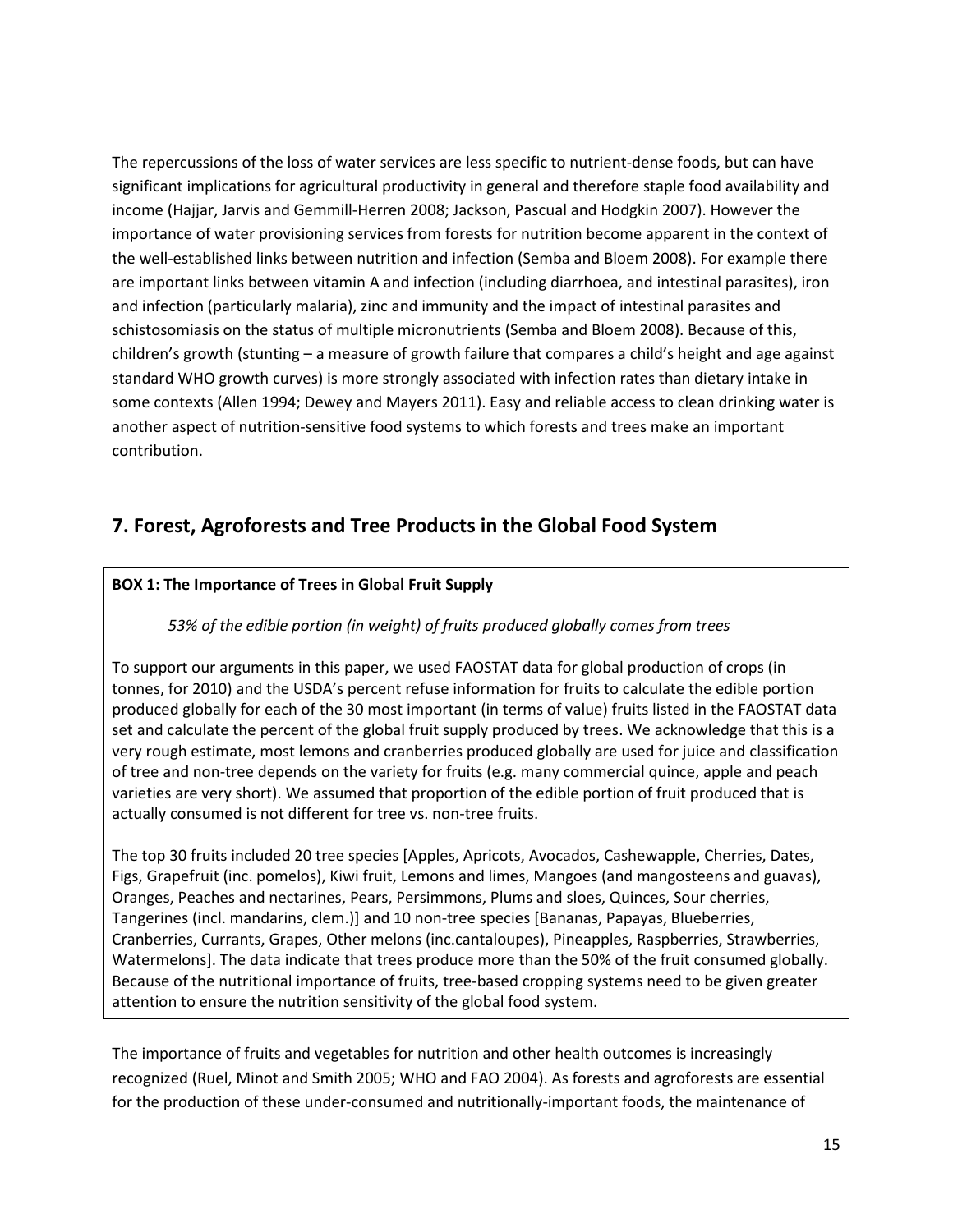forms of agriculture that include trees within large agricultural systems will be essential to ensure a nutritionally sound and nutritionally balanced global food system (see Box 1). It will also be essential to develop nutrient- sensitive value chains for important tree and forest products to ensure that they reach distant consumers while remaining affordable for everyone and retain their nutritional value throughout post-harvest handling and value addition (storage, preservation, processing and transportation).

# **8. Conclusions**

Food and agricultural systems are defined not only by their environmental context but by social, cultural and economic contexts (Kuhnlein 2009; Kuhnlein and Receveur 1996). Diverse aspects of the food system interact in complex ways to mediate individual nutrient intake including: income and market integration, education and local knowledge systems, social and cultural beliefs and practices, biodiversity and environment. Recent years have seen increasing commitment to reducing malnutrition around the world (for example from the World Health Assembly's target for reducing the number of stunted children), however, to meet these targets "the world's leaders will need to prioritize an innovative science-based marriage of nutrition and agriculture" (Swaminathan 2012). The increasing acceptance for an integrated landscape level approach to conservation, signals the readiness of conservation researchers and practitioners to engage with efforts to improve food security and nutrition globally – to seek innovative ways to enhance the nutrition-sensitivity of landscapes that include both forests and farms. Given the importance of nutrition for the achievement of other health and development outcomes (UN-SCN 2004), it will be essential that landscape management and land use planning seek to optimize nutrition, not just staple crop production and biodiversity conservation.

Fuelwood access must also be included in agricultural system and landscape planning – poor access to cooking fuel can mean that household resources (either time or money) are spent to procure fuel rather than healthy and nutritious food.

Maintenance of biodiversity, forests and forest patches, tree cover and agroforests within agricultural systems are essential and often overlooked aspects of the sustainability of all agricultural and food systems. The role of wild biodiversity and forests in maintaining sustainability, resilience and dietary diversity in nutrition-sensitive agricultural systems must not be overlooked. Johns et al. (forthcoming, 2013) note: "Making food systems simultaneously productive, nutrition-sensitive and sustainable within integrated global, national and local responses poses a major challenge in policy and practice." Although trees and forests may have a limited role in enhancing agricultural productivity, their role in sustainability is well established, and emerging evidence indicates they also make important contributions to the nutrition-sensitivity of both local and global food systems and merits further attention.

# **9. Recommendations**

 Make landscapes and food systems more nutrition-sensitive and enhance the nutritional resilience of local communities and the growing global population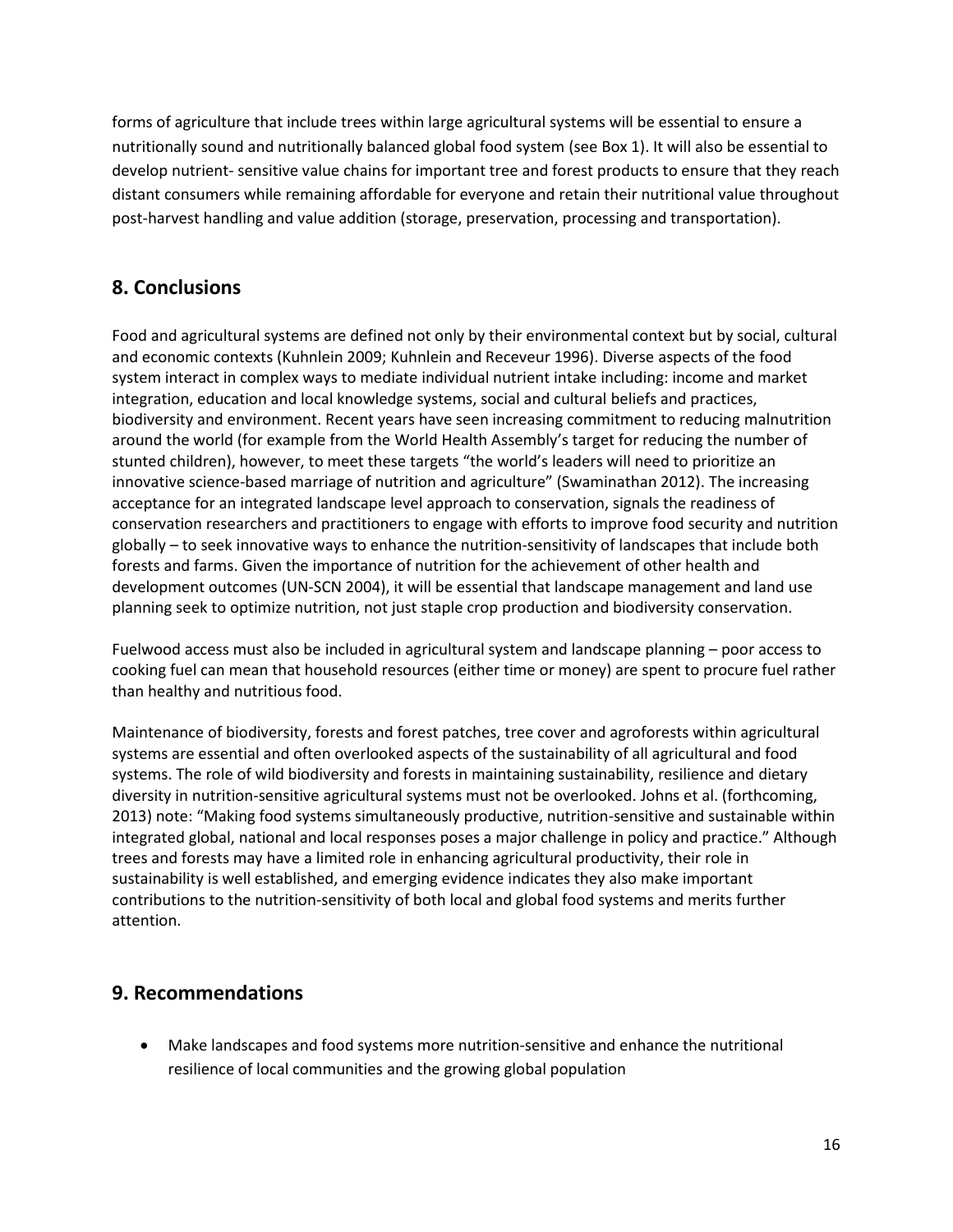- Ensure nutrition and food security become a greater priority for those working in forestry and conservation (Promote research into the relationships between forests, trees, food security and nutrition. Ensure that those working on forest governance and land use policy examine their work though a nutrition-sensitive lens)
- Forestry and conservation practitioners have an important role in the health and food security of rural communities: they often work with remote areas, with communities who may not have access to other sources of information on health, nutrition and food security. (Develop curricula on food security and nutrition for forestry and conservation students)
- Enhance the understanding of the importance of forests, trees and biodiversity for ecosystem services and sustainability of food and agricultural systems. Disseminate this knowledge widely so that agricultural programmes and policy are broadened from the traditional focus on yield to include greater attention to sustainability. Also, the proximity requirements to maximize the contributions of forests to agricultural production and sustainability are not well understood and deserve further research
- Because of the nutritional importance of fruit and the fact that more than 50% of the fruit in the world come from trees, tree-based cropping systems need to be given greater attention to ensure the nutrition-sensitivity of the global food system. Post-harvesting processing and market chains for nutritionally important food such as vegetables, fruits and other tree products need to be given equal or more attention as less nutrient-dense crops such as grains. We need to seek ways to reduce the cost of fruits and vegetables relative to other foods to provide better purchasing incentives
- Dietary choices, especially fruit and vegetable consumption are in determined in part by structural and environmental factors. In rural areas of developing countries, proximity to treebased agricultural systems (including home gardens) and forests has been linked to increased consumption of fruits and vegetables and nutritious foods. The impact of land use, conservation and agriculture and food security planning and policy on the structural / environmental constriants on dietary choices and the food environment must be considered. Reduced access to forest and tree foods may alter dietary decision making in unexpected ways, even if equivalent food items are available, accessible and affordable in local markets
- Seek a better understanding f how income from forest resources and activities is spent so as to inform policies and interventions to help ensure that increases in income contribute to improved nutrition
- Fuelwood access must be included in agricultural systems and planning poor access to cooking fuel can mean that household resources (either time or money) are spent to procure fuel rather than healthy and nutritious food
- Promote integrated landscape level approaches to better achieve conservation, livelihoods, food security and nutrition goals across the landscape, build on synergies between goals and incorporated nutrition into land use policy and decision making

**Acknowledgements:** The preparation of this manuscript was supported by the Consortium Research Program 6: "Forests, Trees and Agroforestry" (CPR 6, Component 3).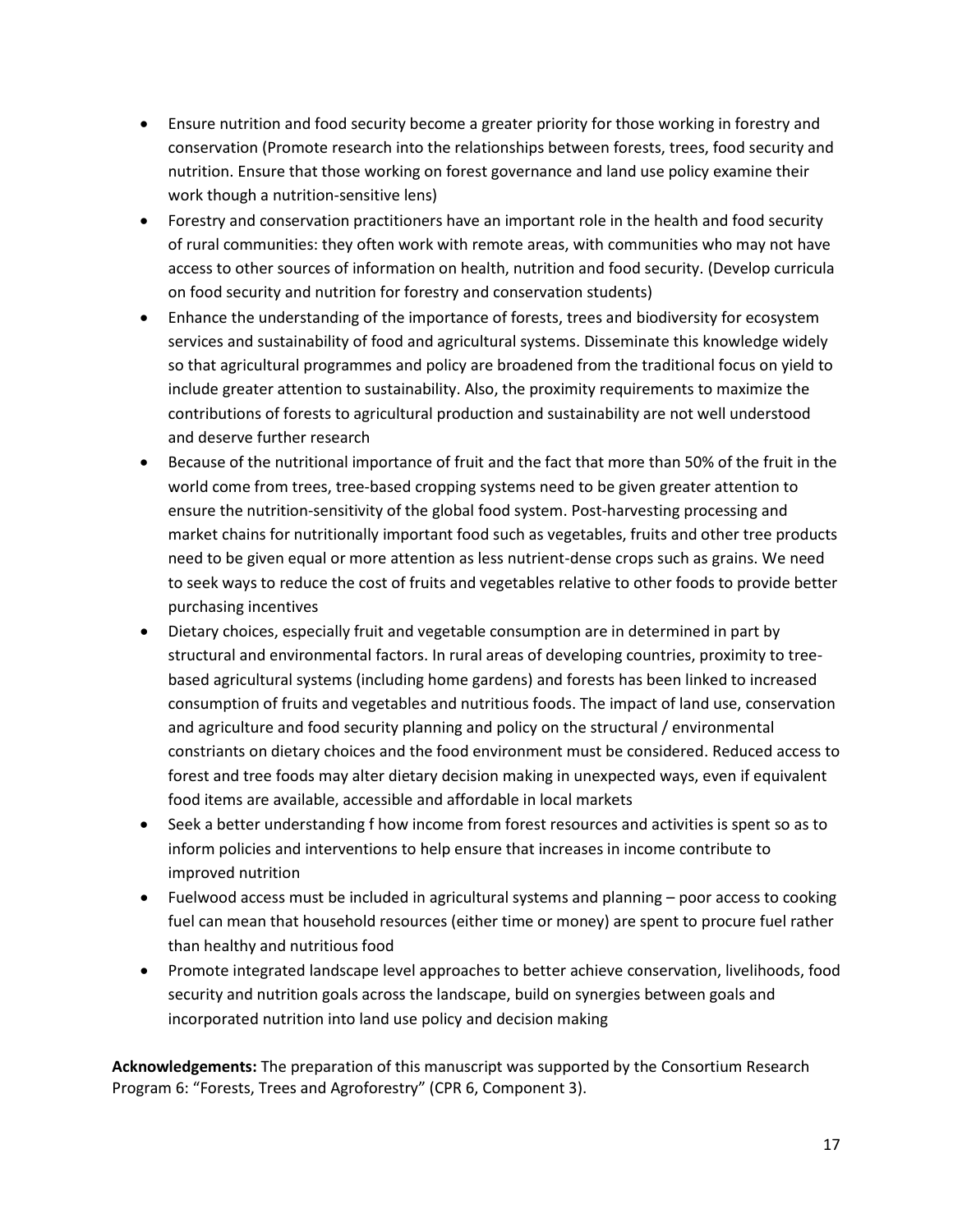## **10. References**

- **Akinnifesi, F.K., Kwesiga, F.R., Mhango, J., Mkonda, A., Chilanga, T. & Swai, R.** 2004. Domesticating priority miombo indigenous fruit trees as a promising livelihood option for smallholder farmers in southern africa. *Acta Hort. (ISHS),* 632:15-30.
- **Akinnifesi, F.K., Leakey, R.R.B. & Ajayi, O.C.** 2008. *Indigenous fruit trees in the tropics: Domestication, utilization and commercialization* CABI, Oxford, UK.
- **Allen, L.H.** 1994. Nutritional influences on linear growth: A general review. *European Journal of Clinical Nutrition,* 48(Sup1):S75-S89.
- **Allen, L.H. & Gillespie, S.** 2001. What works? A review of the efficacy and effectiveness of nutrition interventions. Asian Development Bank with the UN ACC Sub-Committee on Nutrition, c/o World Health Organization, Geneva, Switzerland.
- **Angelsen, A., Jagger, P., Babigumira, R., Belcher, B., Hogarth, N., Bauch, S., Börner, J., Smith-Hall, C. & Wunder, S.** forthcoming. Environmental income and rural livelihoods: A global-comparative analysis. *World Development*.
- **Arnold, J.E.M.** 2008. Managing ecosystems to enhance the food security of the rural poor: A situation analysis. IUCN, International Union for Conservation of Nature, Gand, Switzerland.
- **Arnold, J.E.M., Powell, B., Shanley, P. & Sunderland, T.C.H.** 2011. Forests, biodiversity and food security. *International Forestry Review,* 13(3):online.
- **Bailey, R.C., Head, G., Jenike, M., Owen, B., Rechtman, R. & Zechenter, E.** 1989. Hunting and gathering in tropical rain forest: Is it possible? *American Anthropologist,* 91(1):59-82.
- **Berti, P.R., Krasevec, J. & Fitzgerald, S.** 2004. A review of the effectiveness of agriculture interventions in improving nutrition outcomes. *Public Health Nutrition,* 7(5):599–609.
- **Bharucha, Z. & Pretty, J.** 2010. The roles and values of wild foods in agricultural systems. *Philosophical Transactions of the Royal Society B: Biological Sciences,* 365(1554):2913-2926.
- **Black, J.L. & Macinko, J.** 2008. Neighborhoods and obesity. *Nutrition Reviews,* 66(1):2-20.
- **Blaney, S., Beaudry, M. & Latham, M.** 2009. Contribution of natural resources to nutritional status in a protected area of gabon. *Food & Nutrition Bulletin*, 30(1):49-62.
- **Blumberg, R.L.** 1988. Income under female versus male control : Hypotheses from a theory of gender stratification and data from the third world. *Journal of Family Issues,* 9:51.
- **Brouwer, I.D., Hartog, A.P.D., Kamwendo, M.O.K. & Heldens, M.W.O.** 1996. Wood quality and wood preferences in relation to food preparation and diet composition in central malawi. *Ecology of Food and Nutrition,* 35:1-13.
- **Brouwer, I.D., Hoorweg, J.C. & Van Liere, M.J.** 1997. When households run out of fuel: Responses of rural households to decreasing fuelwood availability, ntcheu district, malawi. *World Development,* 25(2):255-266.
- **CBD.** 2006. Cop 8 decision viii/23: Agricultural biodiversity, cross-cutting initiative on biodiversity for food and nutrition. The Convention on Biological Diversity, http://www.cbd.int/decision/cop/?id=11037 (Accessed Jan 29th, 2011).
- **Chazdon, R.L., Harvey, C.A., Komar, O., Griffith, D.M., Ferguson, B.G., Martínez-Ramos, M., Morales, H., Nigh, R., Soto-Pinto, L., Van Breugel, M. & Philpott, S.M.** 2009. Beyond reserves: A research agenda for conserving biodiversity in human-modified tropical landscapes. *Biotropica,* 41(2):142-153.
- **Colfer, C.J.P.** 2008. *Human health and forests: Global overview ofiissues, practice and policy* Earthscan, London, UK.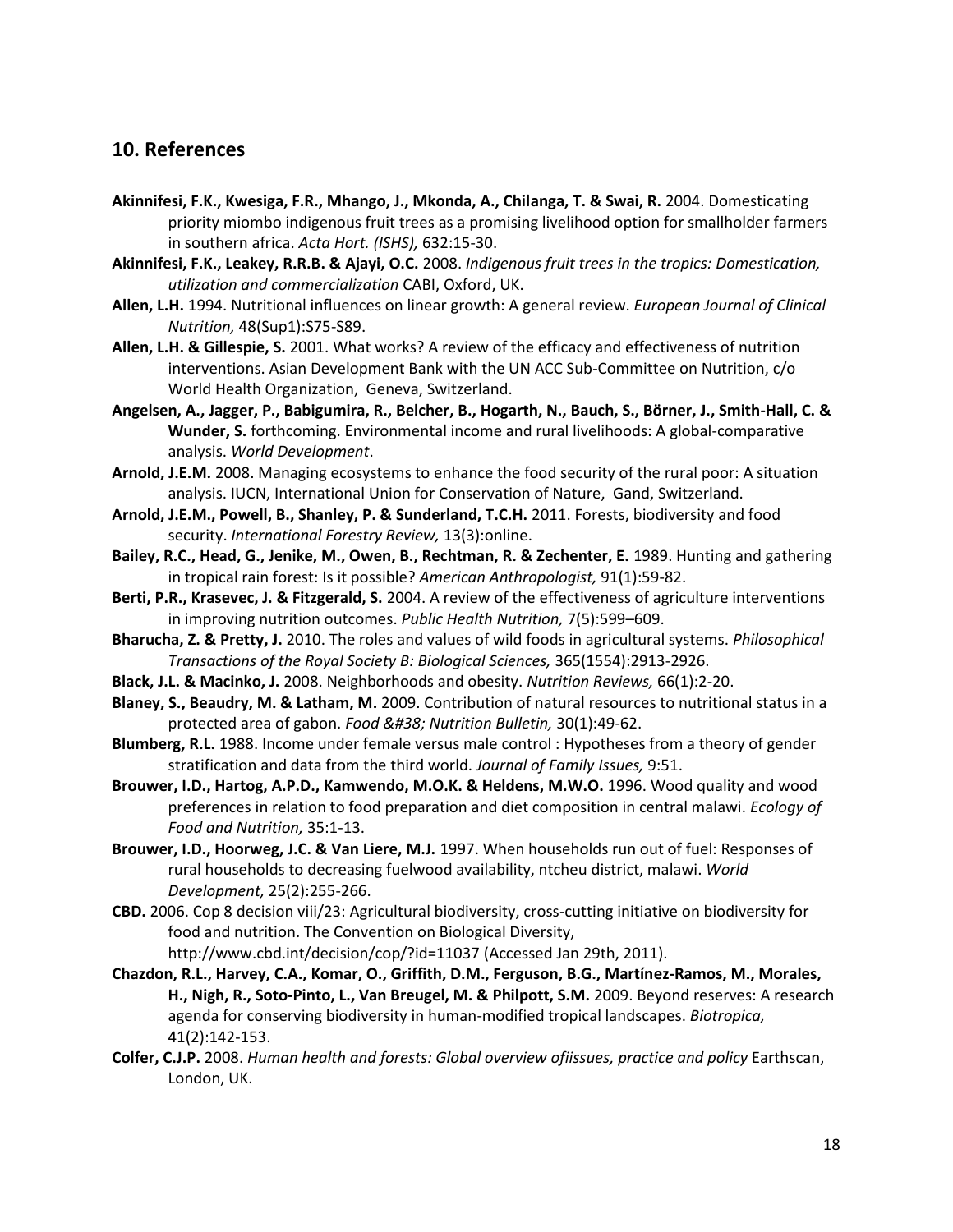- **Cunningham, A.B., Scherr, S.J. & McNeely, J.A.** 2002. Matrix matters: Biodiversity research for rural landscape mosaics. CIFOR (Center for International Forestry Research), Bogor, Indonesia.
- **daSilva, A. & Begossi, A.** 2009. Biodiversity, food consumption and ecological niche dimension: A study case of the riverine populations from the rio negro, amazonia, brazil. *Environment, Development and Sustainability,* 11(3):489-507.
- **Dewey, K.G. & Mayers, D.R.** 2011. Early child growth: How do nutrition and infection interact? *Maternal & Child Nutrition,* 7:129-142.
- **Doak, C.M., Adair, L.S., Bentley, M., Monteiro, C. & Popkin, B.M.** 2005. The dual burden household and the nutrition transition paradox. *International Journal of Obesity and Related Metabolic Disorders,* 29(1):129-136.
- **Dounias, E. & Froment, A.** 2006. When forest-based hunter-gatherers become sedentary: Consequences for diet and health. *Unasylva,* 224(57):online.
- **Dounias, E., Selzner, A., Koizumi, M. & Levang, P.** 2007. From sago to rice, from forest to town: The consequences of sedentarization for the nutritional ecology of punan former hunter-gatherers of borneo. *Food and Nutrition Bulletin,* 28(2, supplement):online.
- **Eilers, E.J., Kremen, C., Smith Greenleaf, S., Garber, A.K. & Klein, A.-M.** 2011. Contribution of pollinator-mediated crops to nutrients in the human food supply. *PLoS ONE,* 6(6):e21363.
- **Ekesa, B.N., Walingo, M.K. & Abukutsa-Onyango, M.O.** 2008. Influence of agricultural biodiversity on dietary diversity of preschool children in matungu division, western kenya. *African Journal of Food, Agriculture, Nutrition and Development,* online.
- **Engle, P.L.** 1993. Influences of mothers' and fathers' income on children's nutritional status in guatemala. *Social Science & Medicine,* 37(11):1303-1312.
- **Eyzaguirre, P.B. & Linares, O.F.** (Eds.). 2010. *Home gardens and agrobiodiversity*. Smithsonian Books, Washington, DC, USA.
- **Fa, J.E., Currie, D. & Meeuwig, J.** 2003. Bushmeat and food security in the congo basin: Linkages between wildlife and people's future. *Environmental Conservation,* 30(1):71-78.
- **FAO.** 2010. Forests and energy: Regional perspectives: Opportunities and challenges for forests and forestry. In *African Forestry and Wildlife Commission, Sixteenth Session, Near East Forestry Commission*, Khartoum, Sudan.
- **FAO.** 2011. State of the world's forests. Food and Agriculture Organization of the United Nations, Rome, Italy.
- **FAO.** 2012. The state of food insecurity in the world: Economic growth is necessary but not sufficient to accelerate reduction of hunger and malnutrition. FAO (Food and Agriculture Organization of the United Nations), Rome, Italy.
- **FAO.** 2013. Edible forest insects, http://www.Fao.Org/forestry/edibleinsects/en.
- **Feintrenie, L., Chong, W.K. & Levang, P.** 2010. Why do farmers prefer oil palm? Lessons learnt from bungo district, indonesia. *Small-scale Forestry,* 9:379–396.
- **Feintrenie, L. & Levang, P.** 2009. Sumatra's rubber agroforests: Advent, rise and fall of a sustainable cropping system *Small-scale Forestry*:online.
- **Fleuret, A.** 1979. The role of wild foliage plants in the diet: A case study from lushoto, tanzania. *Ecology of Food and Nutriton,* 8:87-93.
- **Frison, E.A., Cherfas, J. & Hodgkin, T.** 2011. Agricultural biodiversity is essential for a sustainable improvement in food and nutrition security. *Sustainability,* 3(1):238-253.
- **Fukushima, T., Morimoto, Y., Maundu, P., Kahindi, B. & Fondo, J.** 2010. Local preference of indigenous fruit trees in coast province, kenya. *African Journal of Environmental Science & Technology,* 4(12):872 - 885.
- **Gallai, N., Salles, J.-M., Settele, J. & Vaissière, B.E.** 2009. Economic valuation of the vulnerability of world agriculture confronted with pollinator decline. *Ecological Economics,* 68(3):810-821.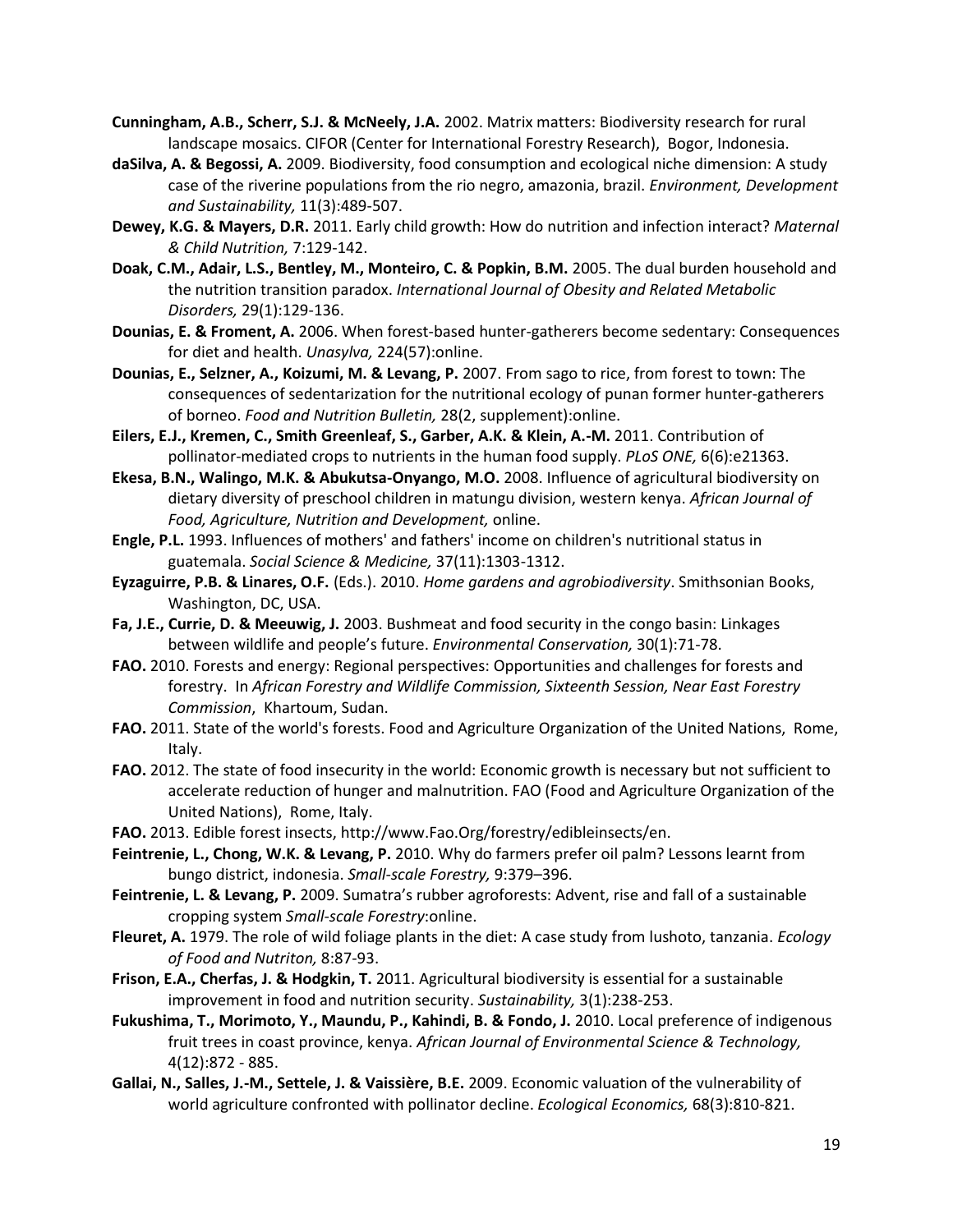**Garrity, D.** 2006. *World agroforestry into the future* The World Agroforestry Centre, Nairobi, Kenya.

- **Garrity, D.P.** 2004. Agroforestry and the achievement of the millennium development goals. *Agroforestry Systems,* 61-62(1-3):5-17.
- **Glanz, K., Sallis, J.F., Saelens, B.E. & Frank, L.D.** 2005. Healthy nutrition environments: Concepts and measures. *American Journal of Health Promotion,* 19(5):330-333.
- **Golden, C.D., Fernald, L.C.H., Brashares, J.S., Rasolofoniaina, B.J.R. & Kremen, C.** 2011. Benefits of wildlife consumption to child nutrition in a biodiversity hotspot. *Proceedings of the National Academy of Sciences,* 108(49):19653-19656.
- **Grivetti, L.E. & Ogle, B.M.** 2000. Value of traditional foods in meeting macro- and micronutrient need: The wild plant connection. *Nutrition Research Reviews,* 13:31-46.
- **Hajjar, R., Jarvis, D.I. & Gemmill-Herren, B.** 2008. The utility of crop genetic diversity in maintaining ecosystem services. *Agriculture, Ecosystems & Environment,* 123(4):261-270.
- **Halwart, M.** 2006. Biodiversity and nutrition in rice-based aquatic ecosystems. *Journal of Food Composition and Analysis,* 19(6-7):747-751.
- **Herforth, A.** 2010a. Nutrition and the environment: Fundamental to food security in africa (chapter 7). *In* P. Pinstrup-Andersen, eds. *The african food system and its interaction with human health and nutrition*, Cornell University Press, Ithica, NY, USA.
- **Herforth, A.** 2010b. Promotion of traditional african vegetables in kenya and tanzania: A case study of an intervention representing emerging imperatives in global nutrition. Cornell University.
- **Hoddinott, J. & Haddad, L.** 1991. Household expenditure, child anthropometric status and the intrahousehold division of income: Evidence from cote d'ivoire. In *IFPRI discussion paper #155*. IFPRI, Washington, USA.
- **Holding, C., et al.** 2013. Forests, food security and gender: Linkages, disparities, priorities for action: Background paper. In *International Conference on Forests for Food Security and Nutrition: Increasing the Benefits for Rural People*. FAO, Rome.
- **Humphry, C.M., Clegg, M.S., Keen, C.L. & Grivetti, L.E.** 1993. Food diversity and drought survival. The hausa example. *International Journal of Food Sciences and Nutrition,* 44(1):1-16.
- **Ibarra, J.T., Barreau, A., Del Campo, C., Camacho, C.I., Martin, G.J. & McCandless, S.R.** 2011. Community conservation, payments for environmental services and food sovereignty in an indigenous community of the chinantla, oaxaca, mexico. *International Forestry Review,* 13(3):online.
- **Ickowitz, A.** 2011. Wealthiest is not always healthiest: What explains differences in child mortality in west africa? *Journal of African Economies*.
- **Ickowitz, A., Powell, B. & Sunderland, T.** 2013. Forests and child nutrition in africa. *Manuscript submitted for publication*.
- **Jackson, L.E., Pascual, U. & Hodgkin, T.** 2007. Utilizing and conserving agrobiodiversity in agricultural landscapes. *Agriculture, Ecosystems & Environment,* 121(3):196-210.
- **Jamnadass, R.H., Dawson, I.K., Franzel, S., Leakey, R.R.B., Mithofer, D., Akinnifesi, F.K. & Tchoundjeu, Z.** 2011. Improving livelihoods and nutrition in sub-saharan africa through the promotion of indigenous and exotic fruit production in smallholders' agroforestry systems: A review. *International Forestry Review,* 13(3):338-354.
- **Johns, T. & Sthapit, B.R.** 2004. Biocultural diversity in the sustainability of developing-country food systems. *Food and Nutrition Bulletin,* 25(2):143-155.
- **Johnson, A. & Behrens, C.A.** 1982. Nutritional criteria in machiguenga food production decisions: A linear-programming analysis. *Human Ecology,* 10(2):167-189.
- **Johnson, D.V.** 2010. The contribution of edible forest insects to human nutrition and to forest management: Current status and future potential 5. *In* P.B. Durst, D.V. Johnson, R.N. Leslie & K. Shono, eds. *Forest insects as food: Humans bite back. Proceedings of a workshop on asia-pacific*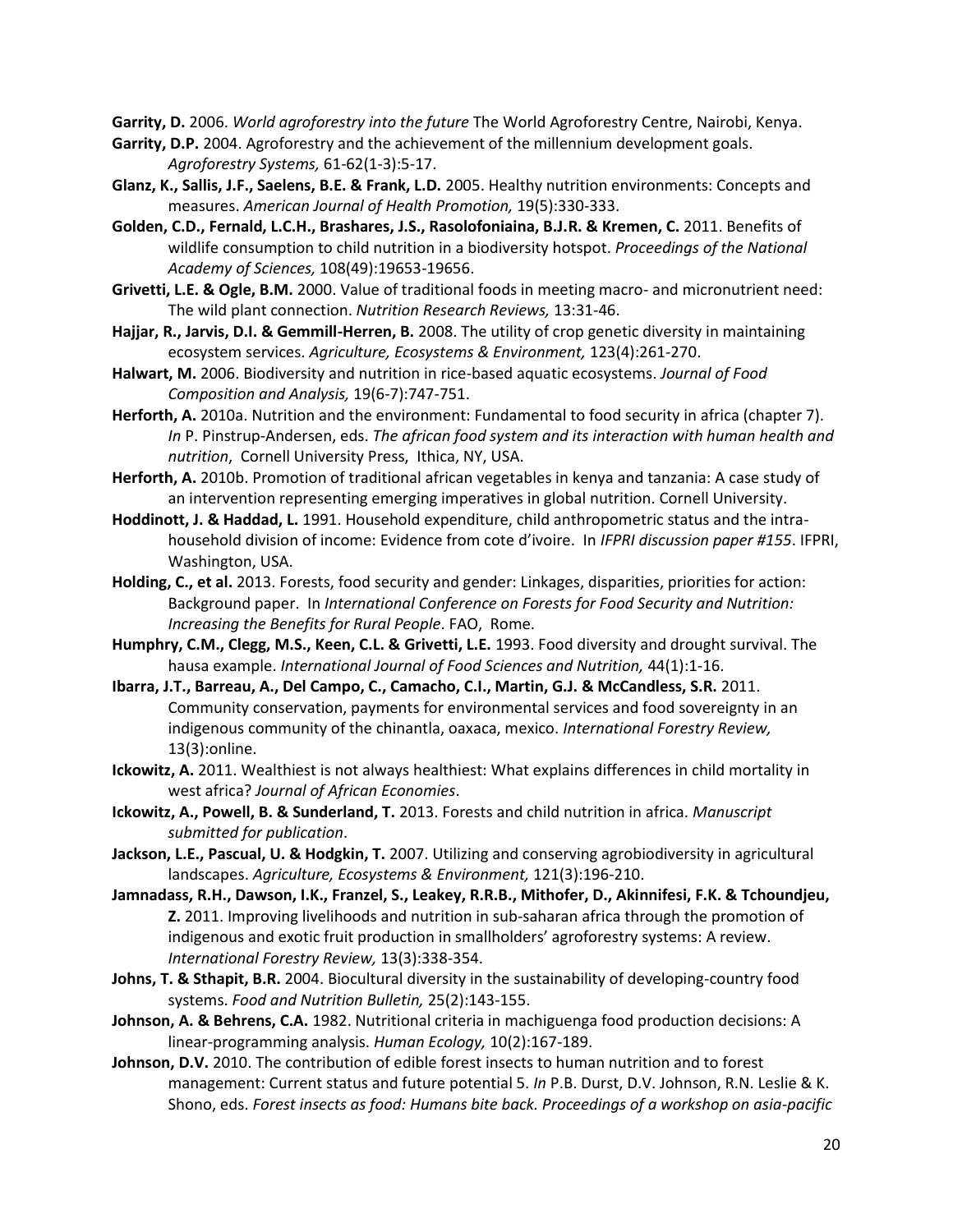*resources and their potential for development, 19-21 february 2008.* , 5- 22. Food and Agriculture Organiation of the United Nations, Regional Office for Asia and the Pacific, Chiang Mai, Thailand.

- **Jones, K.M., Specio, S.E., Shrestha, P., Brown, K.H. & Allen, L.H.** 2005. Nutrition knowledge and practices, and consumption of vitamin a rich plants by rural nepali participants and nonparticipants in a kitchen-garden program. *Food and Nutrition Bulletin,* 26(2):198-208.
- **Kabeer, N.** 2003. Gender mainstreaming in poverty eradication and the millennium development goals. International Development Research Centre (IDRC), Ottawa, Canada.
- **Katz, E.** 1994. The impact of non-traditional export agriculture on income and food availability in guatemala: An intra-household perspective. *Food and Nutrition Bulletin,* 15(4):295-302.
- **Katz, E., López, C.L., Fleury, M., Miller, R.P., Payê, V., Dias, T., Silva, F., Oliveira, Z. & Moreira, E.** 2012. No greens in the forest? Note on the limited consumption of greens in the amazon. *Acta Societatis Botanicorum Poloniae,* 81(4):283-293.
- **Kawarazuka, N. & Béné, C.** 2011. The potential role of small fish species in improving micronutrient deficiencies in developing countries: Building evidence. *Public Health Nutrition,* 14(11):1927- 1938.
- **Kehlenbeck, K., Arifin, H.S. & Maass, B.L.** 2007. Plant diversity in homegardens in a socio-economic and agro-ecological context. *In* T. Tscharntke, C. Leuschner, M. Zeller, E. Guhardja & A. Bidin, eds. *Stability of tropical rainforest margins: Linking ecological, economic and social constraints*, 297- 319. Environmental Science Series, Springer, Germany.
- **Kuhnlein, H.V.** 2009. Introduction: Why are indigenous peoples' food systems important and why do they need documentation? *In* H.V. Kuhnlein, B. Erasmus & D. Spigelski, eds. *Indigenous peoples' food systems: The many dimensions of culture, diversity and environment for nutrition and health*, Food and Agriculture Organization of the United Nations and the Centre for Indigenous Peoples' Nutrition and Environment, Rome, Italy and Montreal, Canada.
- **Kuhnlein, H.V. & Receveur, O.** 1996. Dietary change and traditional food systems of indigenous peoples. *Annual Review of Nutrition,* 16:417-442.
- **Lebel, J.** 2003. Health: An ecosystem approach. In *In Focus Collection*. International Development Research Centre (IDRC), Ottawa, Canada.
- **Marteau, T.M., Hollands, G.J. & Fletcher, P.C.** 2012. Changing human behavior to prevent disease: The importance of targeting automatic processes. *Science,* 337(6101):1492-1495.
- **Mercader, J.** 2002. Forest people: The role of african rainforests in human evolution and dispersal. *Evolutionary Anthropology: Issues, News, and Reviews,* 11(3):117-124.
- **Mercer, C.W.L.** 1997. Sustainable production of insects for food and income by new guinea villagers. *Ecology of Food and Nutrition,* 36(2/4):151-157.
- **MillenniumEcosystemAssessment.** 2005. Ecosystems and human well-being: Health synthesis and biodiversity synthesis. WHO (world Health Organization), World Research Institute, Geneva, Switzerland.
- **Mithöfer, D. & Waibel, H.** 2003. Income and labour productivity of collection and use of indigenous fruit tree products in zimbabwe. *Agroforestry Systems,* 59(3):295-305.
- **Moreno-Black, G. & Somnasang, P.** 2000. In times of plenty and times of scarcity: Nondomesticated food in north-eastern thailand. *Ecology of Food and Nutrition,* 38(6):563-586.
- **Murphy, S.P. & Allen, L.A.** 2003. Nutritional importance of animal source foods. *Journal of Nutrition,* 133:3932S–3935S.
- **Nasi, R., Brown, D., Wilkie, D., Bennett, E., Tutin, C., van Tol, G. & Christophersen, T.** 2008. Conservation and use of wildlife-based resources: The bushmeat crisis. Technical Series no. 33, Secretariat of the Convention on Biological Diversity, Montreal, and Center for International Forestry Research (CIFOR), Bogor.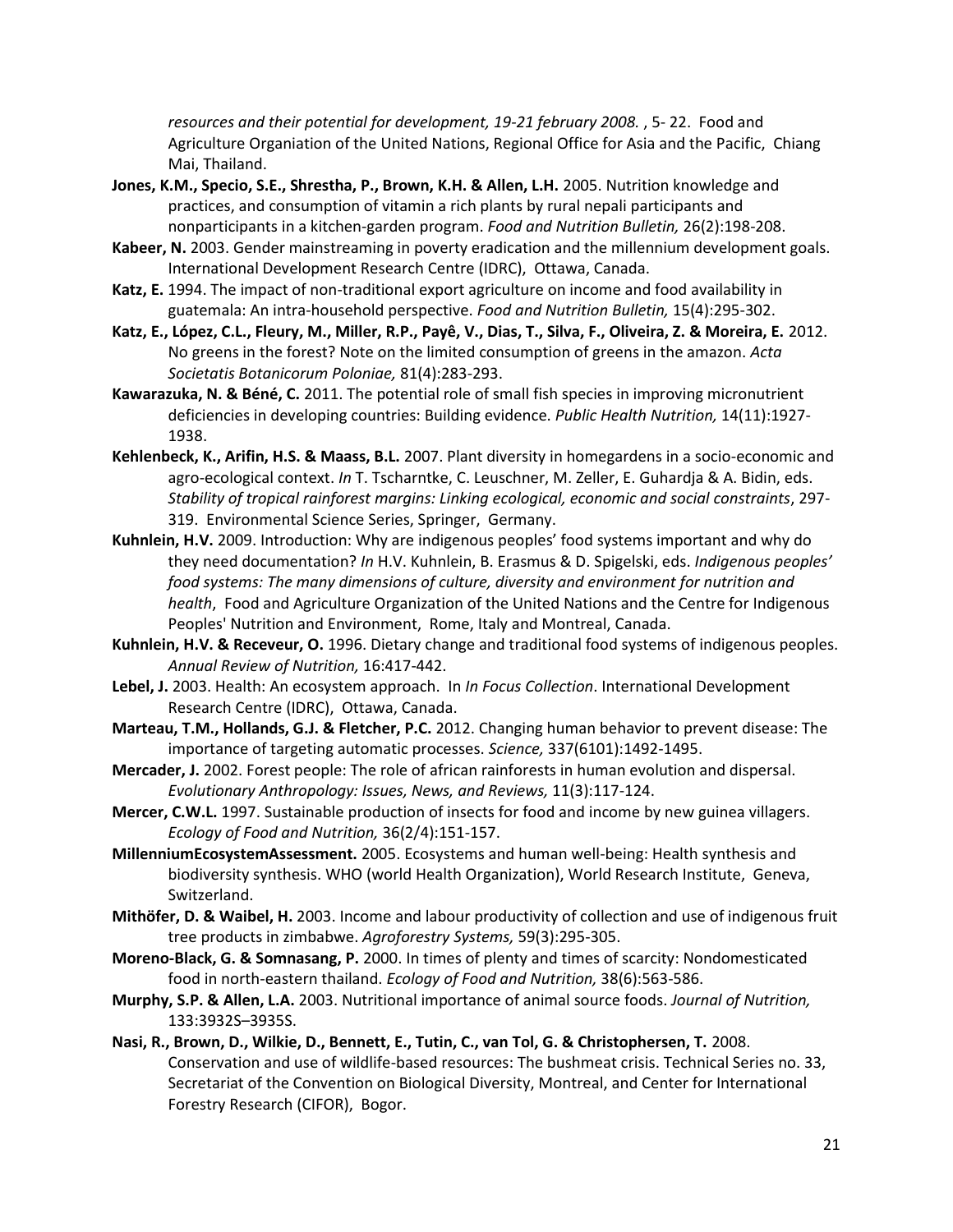- **Nasi, R., Taber, A. & Vliet, N.V.** 2011. Empty forests, empty stomachs? Bushmeat and livelihoods in the congo and amazon basins. *International Forestry Review,* 13(3):355-368.
- **Nielsen, M.R.** 2006. Importance, cause and effect of bushmeat hunting in the udzungwa mountains, tanzania: Implications for community based wildlife management. *Biological Conservation,* 128:509–516.
- **Ogle, B., Hung, P. & Tuyet, H.** 2001. Significance of wild vegetables in micronutrient intakes of women in vietnam: An analysis of food variety. *Asia Pacific Journal of Clinical Nutrition,* 10(1):21-30.
- **Penafiel, D., Lachat, C., Espinel, R., Van Damme, P. & Kolsteren, P.** 2011. A systematic review on the contributions of edible plant and animal biodiversity to human diets. *EcoHealth,* 8(3):1-19.
- **Pinstrup-Andersen, P.** 2009. Food security: Definition and measurement. *Food Security,* 1:5-7.
- **Pinstrup-Andersen, P.** 2013. Can agriculture meet future nutrition challenges? *European Journal of Development Research,* 25:5-12.
- **Popkin, B.M.** 2001. Nutrition in transition: The changing global nutrition challenge. *Asia Pacific Journal of Clinical Nutrition,* 10 Suppl:S13-18.
- **Popkin, B.M.** 2004. The nutrition transition: An overview of world patterns of change. *Nutrition Reviews,* 62(7 Pt 2):S140-143.
- **Powell, B.** 2012. Biodiversity and human nutrition in a landscape mosaic of farms and forests in the east usambara mountains, tanzania. In *School of Dietetics and Human Nutrition*. McGill University, Montreal, Canada.
- **Powell, B., Hall, J. & Johns, T.** 2011. Forest cover, use and dietary intake in the east usambara mountains, tanzania. *International Forestry Review,* 13(3):online.
- **Powell, B., Herforth, A., Johns, T. & Oluoch, M.** 2012. Traditional vegetables and nutrition in the east usambara mountains, tanzania. In *Poster presentation at the International Congress of Ethnobiology*, Montpellier, France.
- **Powell, B., Maundu, P., Kuhnlein, H.V. & Johns, T.** in press. Wild foods from farm and forest in the east usambara mountains, tanzania. *Ecology of Food and Nutrition*.
- **Powell, B., Watts, J., Boucard, A., Urech, Z., Feintrenie, L., Lyimo, E., Asaha, S. & Sunderland-Groves, J.** 2010. The role of wild species in the governance of tropical forested landscapes, chapter 7. *In* C.J.P. Colfer & J.-L. Pfund, eds. *Collaborative governance of tropical landscapes*, Earthscan, London.
- **Rappaport, R.** 1968. *Pigs for the ancestors: Ritual in the ecology of a new guinea people* Yale University Press, New Haven.
- **Ruel, M.T. & Alderman, H.** 2013. Nutrition-sensitive interventions and programmes: How can they help to accelerate progress in improving maternal and child nutrition? *The Lancet*.
- **Ruel, M.T., Minot, N. & Smith, L.** 2005. Patterns and determinatns of fruit and vegetable consumption in sub-sharan africa: A multicountry comparison. World Health Organization, Geneva and IFPRI, Washington D.C., USA
- **Sayer, J.** 2009. Reconciling conservation and development: Are landscapes the answer? *Biotropica,* 41(6):649-652.
- **Sayer, J., Campbell, B., Petheram, L., Aldrich, M., Perez, M.R., Endamana, D., Dongmo, Z.-L.N., Defo, L., Mariki, S., Doggart, N. & Burgess, N.** 2007. Assessing environmental and developmental outcomes in conservation landscapes. *Biodiversity and Conservation,* 16(9):2677-2694.
- **Sayer, J., Sunderland, T., Ghazoul, J., Pfund, J.-L., Sheil, D., Meijaard, E., Venter, M., Boedhihartono, A.K., Day, M., Garcia, C., van Oosten, C. & Buck, L.E.** 2013. Ten principles for a landscape approach to reconciling agriculture, conservation, and other competing land uses. *Proceedings of the National Academy of Sciences,* 110(21):8349-8356.
- **Schabel, H.G.** 2010. Forests insects as food: A global review. *In* P.B. Durst, D.V. Johnson, R.N. Leslie & K. Shono, eds. *Forest insects as food: Humans bite back. Proceedings of a workshop on asia-pacific*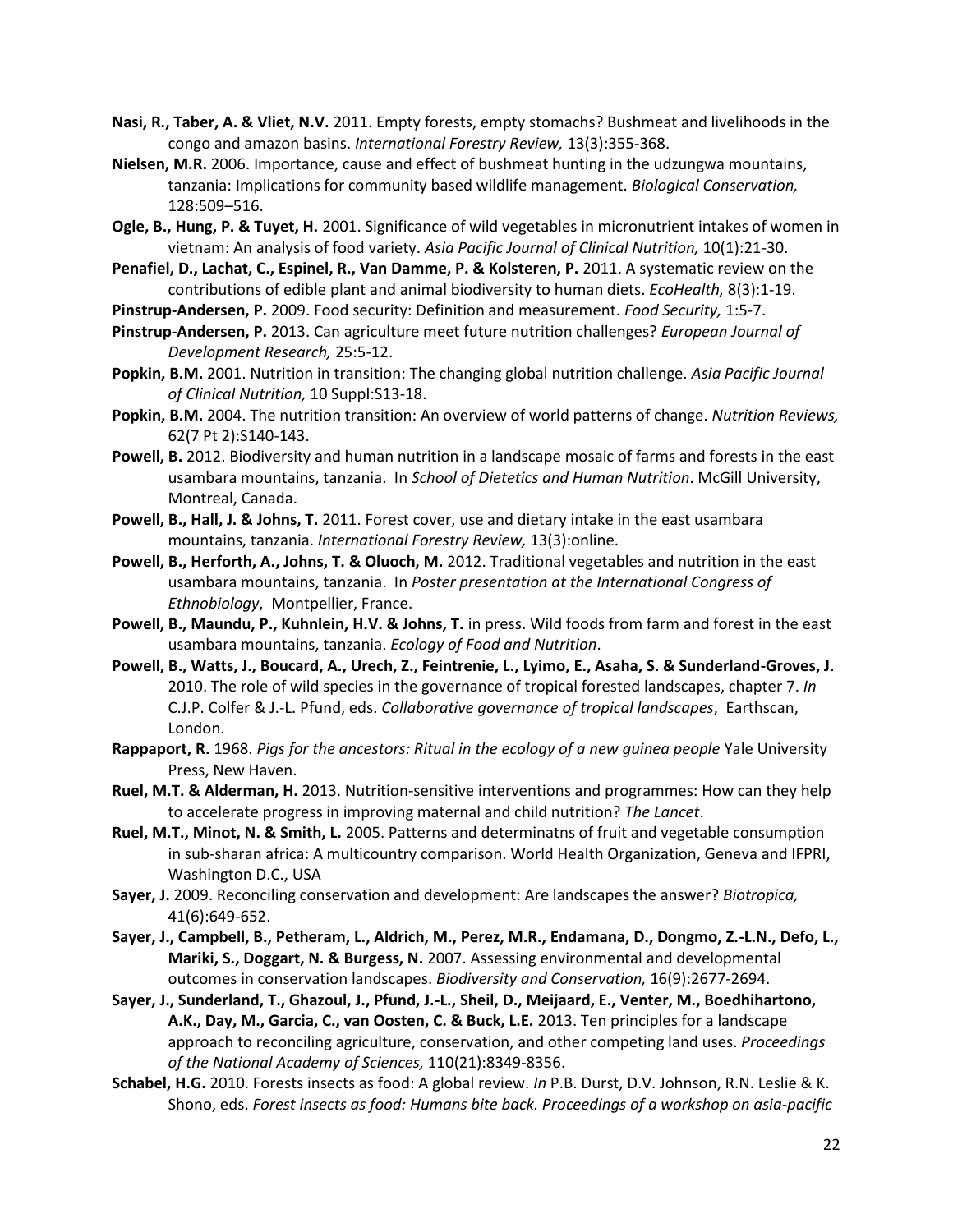*resources and their potential for development, 19-21 february 2008.* , 37-64. Food and Agriculture Organiation of the United Nations, Regional Office for Asia and the Pacific, Chiang Mai, Thailand.

- **Scoones, I. & Bishop, J.** 1994. The hidden harvest: The role of wild foods in agricultural systems. In *IIED Research Series Vol. 3, No. 1*. International Institute for Environment and Development, London.
- **Semba, R.D. & Bloem, M.W**. (Eds.). 2008. *Nutrition and health in developing countries, 2nd ed*. Humana Press, New York.
- **Shackleton, C.M., Shackleton, S.E., Buiten, E. & Bird, N.** 2007. The importance of dry woodlands and forests in rural livelihoods and poverty alleviation in south africa. *Forest Policy and Economics,* 9(5):558-577.
- **Shackleton, S., Delang, C.O. & Angelsen, A.** 2011. From subsistence to safety nets and cash income: Exploring the diverse values of non-timber forest products for livelihoods and poverty alleviationnon-timber forest products in the global context. *In* S. Shackleton, C. Shackleton & P. Shanley, eds., 55-81. Springer Berlin Heidelberg.
- **Slavin, J.L. & Lloyd, B.** 2012. Health benefits of fruits and vegetables. *Advances in Nutrition: An International Review Journal,* 3(4):506-516.
- **Smith, D.** 2005. Garden game: Shifting cultivation, indigenous hunting and wildlife ecology in western panama. *Human Ecology,* 33(4):505-537.
- **Smith, E.A.** 1979. Human adaptation and energetic efficiency. *Human Ecology,* 7(1):53-74.
- **Snelder, D.J. & Lasco, R.D.** 2008. Smallholder tree growing in south and southeast asia. *In* D. Snelder & R. Lasco, eds. *Smallholder tree growing for rural development and environmental services*, 3-33. Springer Netherlands.
- **Swaminathan, M.S.** 2012. Combating hunger. *Science,* 338(23):1009.
- **Termote, C., Bwama Meyi, M., Dhed'a Djailo, B., Huybregts, L., Lachat, C., Kolsteren, P. & Van Damme, P.** 2012. A biodiverse rich environment does not contribute to a better diet: A case study from dr congo. *PLoS ONE,* 7(1):e30533.
- **Thompson, B. & Amoroso, L.** 2013. Fao's approach to nutrition-sensitive agricultural development Food and Agricultural Organization of the UN (FAO), Rome, Italy. http://www.fao.org/ag/agn/nutrition/docs/FAO\_Approach\_to%20Nutrition\_sensitive\_agricultur al development.pdf
- **Thorlakson, T. & Neufeldt, H.** 2012. Reducing subsistence farmers' vulnerability to climate change: Evaluating the potential contributions of agroforestry in western kenya. *Agriculture & Food Security,* 1(1):15.
- **Toledo, Á. & Burlingame, B.** 2006. Biodiversity and nutrition: A common path toward global food security and sustainable development. *Journal of Food Composition and Analysis,* 19(6-7):477- 483.
- **Tontisirin, K., Nantel, G. & Bhattacharjee, L.** 2002. Food-based strategies to meet the challenges of micronutrient malnutrition in the developing world. *Proceedings of the Nutrition Society,* 61(2):243-250.
- **Torheim, L.E., Ouattara, F., Diarra, M.M., Thiam, F.D., Barikmo, I., Hatloy, A. & Oshaug, A.** 2004. Nutrient adequacy and dietary diversity in rural mali: Association and determinants. *European Journal of Clinical Nutrition,* 58(4):594-604.
- **UN-SCN.** 2004. Fifth report on the world nutrition situation. United Nations, Standing Committee on Nutrition and International Food Policy Research Institute, Geneva, Switzerland.
- **UN-SCN.** 2013. Defining nutrition-sensitive development. In *Meeting of the Minds on Nutrition Impact of Food Systems*. UN Standing Committee on Nutrition, Geneva, Switzerland.
- **Underwood, B.A. & Smitasiri, S.** 1999. Micronutrient malnutrition: Policies and programs for control and their implications. *Annual Review of Nutrition,* 19:303–324.